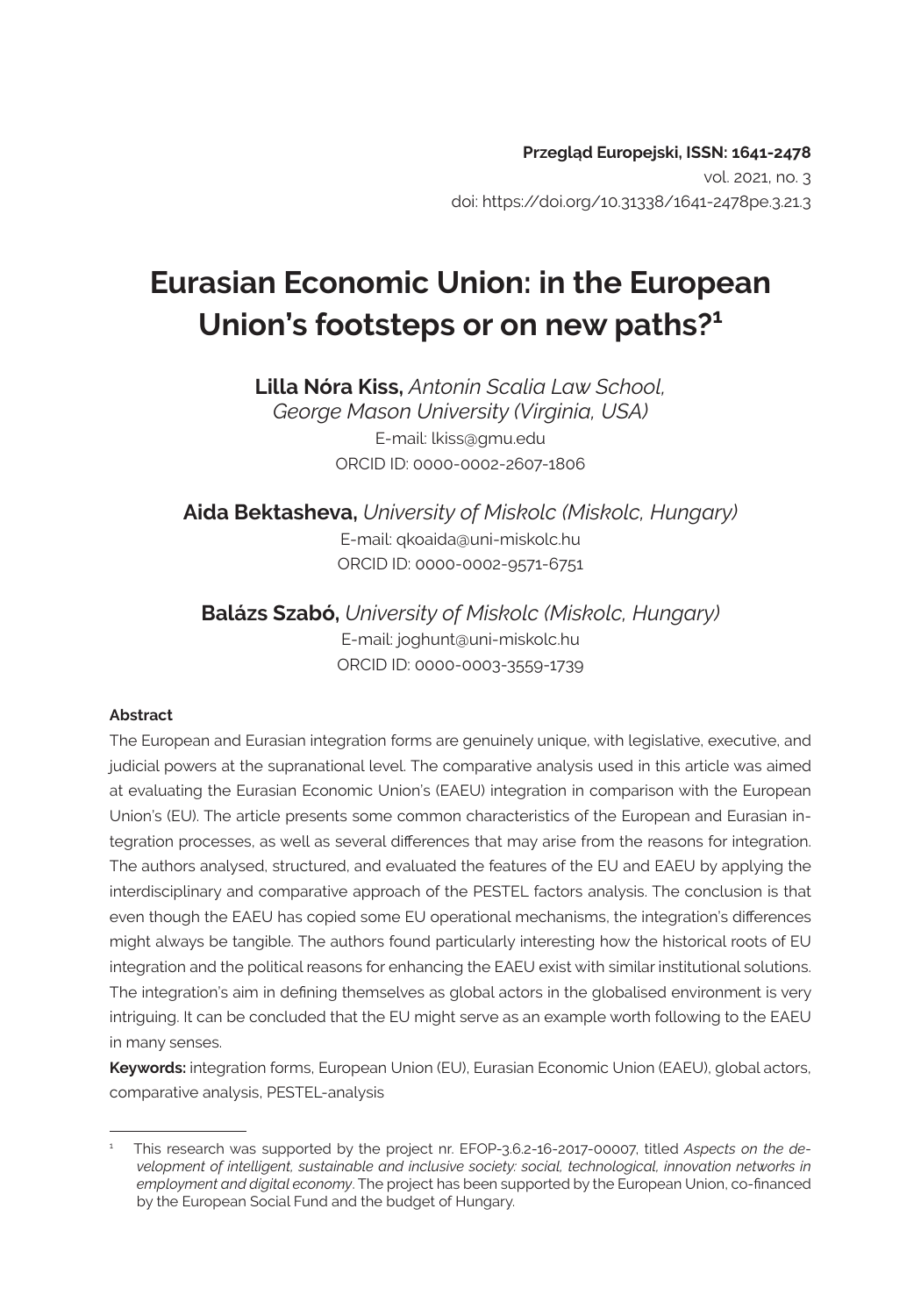## **Euroazjatycka Unia Gospodarcza: śladami Unii Europejskiej czy nowymi ścieżkami?**

### **Streszczenie**

Formy integracji europejskiej i euroazjatyckiej są naprawdę wyjątkowe, łącznie z uprawnieniami ustawodawczymi, wykonawczymi i sądowniczymi na poziomie ponadnarodowym. Analiza porównawcza zastosowana w niniejszym artykule miała na celu ocenę integracji Eurazjatyckiej Unii Gospodarczej (EAEU) w porównaniu z Unią Europejską (UE). W artykule przedstawiono niektóre wspólne cechy procesów integracji europejskiej i euroazjatyckiej, a także odnotowano kilkа różnic, które mogą wynikać z przyczyn integracji. Autorzy przeanalizowali, ustrukturyzowali i ocenili cechy UE i EAEU, stosując podejście interdyscyplinarne i analizę porównawczą czynników PESTEL. Konkluzja jest taka, że chociaż EAEU skopiowała niektóre mechanizmy operacyjne UE, są widoczne różnice w formach integracji. Autorzy uważają za szczególnie interesujący fakt, że przy podobnych rozwiązaniach instytucjonalnych istnieją historyczne korzenie integracji w UE i polityczne powody wzmocnienia EAEU. Intrygujący jest cel integracji polegający na określeniu siebie jako globalnych aktorów w zglobalizowanym środowisku. Autorzy doszli do wniosku, że UE może stanowić przykład godny naśladowania dla EAEU w wielu aspektach.

**Słowa kluczowe:** formy integracji, Unia Europejska (UE), Euroazjatycka Unia Gospodarcza, globalni aktorzy polityczni, analiza porównawcza, analiza PESTEL

# **EU and EAEU: regional cooperation forms of mutual interdependence?**

The international political and economic alliances are essential parts of the globalisation process that have spanned all world regions. Nowadays – even if there is a general need for nation-states to maintain the balance of interests of supranational organisations and those who make them up – states alone may face hardships in interest advocacy. Therefore, they create international, sometimes supranational groups to advocate their common interests and defend them from other interest groups. When World War II ended, the Western European nation-states decided to ally and establish the legal predecessor of the European Union. Of course, maintaining the (Western European) peace was a *fairy-tale incentive* for the cooperation; however, existing between two "empires" (USA, Soviet Union) just at the dawn of the Cold War was a strong *de facto* trigger for recognising the mutual interdependence and the general need for collaboration. In this cooperation, every founding state (West Germany, France, Italy, Benelux states) was aware of its well-conceived national interests, while understood the risk of mutual interdependence and the benefit of acting in an organised, institutionalised, and common manner.

When the Soviet Union collapsed, the constituent elements and the states belonging to its sphere of interest became free (liberalised). The rest of these recently independent sovereign states voluntarily joined international alliances, such as NATO, United Nations (UN), and the European Union in order to participate with equal terms in the intergovernmental environment. In the last couple of years, new centers of geopolitical and geo-economic cooperation have appeared worldwide. In the post-Soviet space, the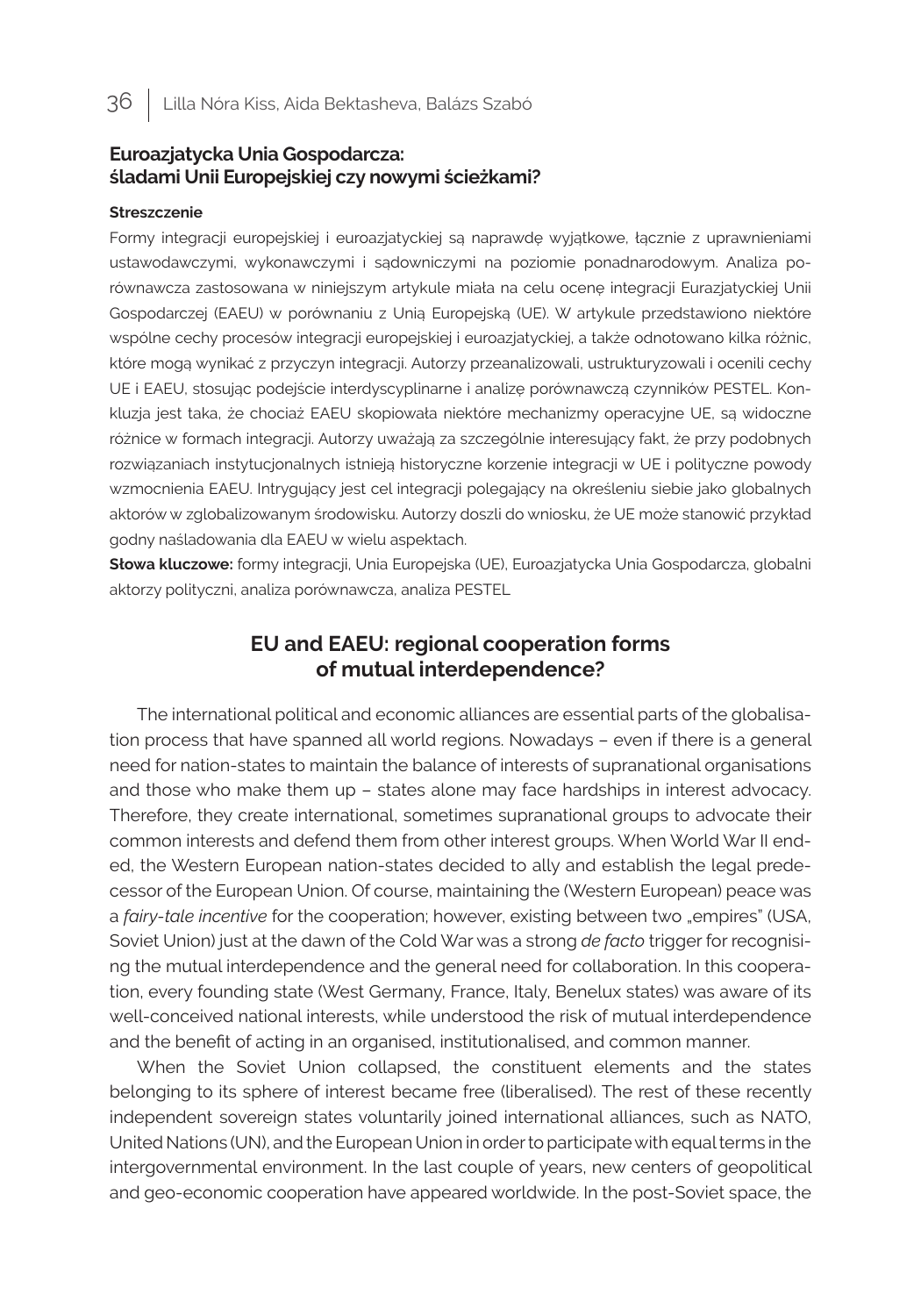first attempts to create equal regional cooperation arose (Kinyakin, Kucheriavaia 2019). The first was the Commonwealth of Independent States (CIS). It was essential to establish international cooperation to fill the gap in the commercial, economic, and security fields previously provided by the Soviet Union, but the CIS could not achieve that. The CIS was – as Kubicek expresses – ultimately an ineffective organisation strongly affected by political and ideological tensions, faced a lack of mutual trust and commitment (Kubicek 2009). Later CIS countries have chosen to transform the integration based on the EUmodel. Because the EU is considered as one of the most developed regional integration blocs, the model seemed to be worth copying. The idea and approaches of multilevel, multi-speed integration, borrowed straight from the EU lexicon and experience, proved equally useful for the Eurasian integration (Vinokurov 2017). A breakthrough in the Eurasian regional integration was achieved in 2006 by establishing a EurAsEC Customs Union by Russia, Kazakhstan and Belarus as its founding members. The Eurasian Economic Union (EAEU) was established in 2015 after signing in May 2014 the *Treaty on the Eurasian Economic Union* (hereinafter: *EAEU Treaty*) as a political-economic integration formation with common market and coordinated policies between Russia, Belarus, Kazakhstan, Kyrgyzstan, and Armenia. The EAEU – similarly to the EU – has a legal personality, and the Treaty provides for the free movement of goods, services, capital, and labour (see: EAEU Treaty 2014). The Treaty also intends to approximate a uniform policy in the economic sectors. The EAEU is an example for regional economic integration in Northern Eurasia (Eurasian Development Bank 2019). The main factors of the establishment of the EAEU are economic and geopolitical objectives. The creation of the post-Soviet regional cooperation was mostly driven by Russia incorporating this into its regionalist stage of foreign policy (Molchanov 2015). According to some critics, the EAEU's creation is an attempt to polarise the World by Russia. These critics affirm that the EAEU may become a counterbalance to the EU in the West and China in the East. The EAEU seeks to limit and restrict the Chinese economic influence and penetration in the Central Asian markets (Blank 2014). Moreover, copying the well-functioning elements from the EU integration project may guarantee successful cooperation in the East, because the EAEU can use those elements that function well in the EU and skip others. The EAEU attempts to establish an institutionalised legal regime with binding effects supported by a dispute resolution mechanism. The functioning is based on transferred competence and the principle of supranationalism.

## **Methodology and hypotheses**

 This article relies on a comparative analysis of the basic terms and functioning of the EU and the EAEU. We use the PESTEL comparative factors analysis method complemented by general institutional comparison. We examine the main **p**olitical, **e**conomic, **s**ocial, **t**echnological, **e**nvironmental, and **l**egal factors of these two organisations and draw the main similarities and differences. The aim of the article is to present the results of the comparison and to verify research hypotheses. Our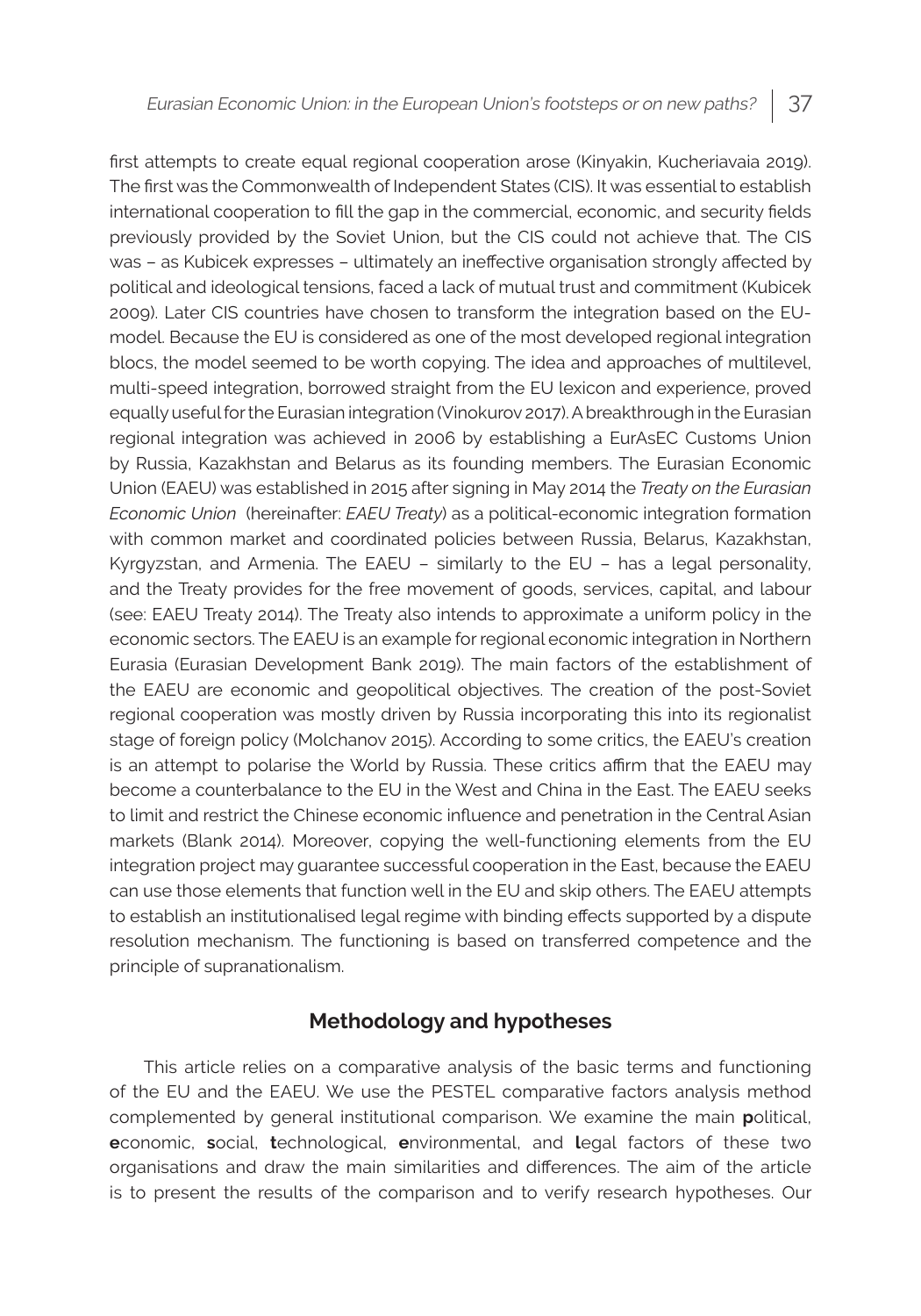methodological assumption is that the PESTEL analysis – being an interdisciplinary one – could support the comprehensive understanding of the regional integration forms.

The comparative analysis addresses the following theses. First, we hypothesise that the two examined integration forms had different reasons to evolve: the EU met peace-building, economic-rising, and ally-seeking (historical) reasons, while the EAEU had rather geopolitical intentions. Secondly, we hypothesise that the EAEU copies some institutional, decision-making, and functional elements from the EU. Thirdly, we hypothesise that different reasons for integrating within different historical, political, and social environments cause variations in the implementation, even if there are significant similarities in the institutional systems. Finally, we hypothesise that the influence of the bigger Member States of the EU (Germany, France, Italy, Spain, Poland) and the biggest state of the EAEU (Russia) are different within the two integration processes, and we analysed in what sense this difference occurs. The solid commitment to environment protection or technological development can reveal the integrations' attitude towards geopolitical leadership. The actual steps in these fields can demonstrate the policy-forming power of the integration. Our further hypothesis is that the EU's positive results of regional international cooperation in the last seven decades may serve as an example to follow for the EAEU in many aspects. We assume that the EU is a model of regional cooperation that can prove the "good" and "best practices" of economic integration, legal harmonisation, and institutional balance (*bureaucracy*) on the supranational level.

On the other hand, the EU's history is also proof of difficulties arising from diversity. The diversity of the nations and languages, the constitutional systems and legal regimes, the attitude towards integration are all the generators of tensions and future conflicts. Thus, the EU is also an indicator of "practices to be avoided" or negotiated in a more consensual way. However, we have to note that the differences between the EAEU and the EU are significant for the first instance due to the different historical, religious, and cultural dimensions of Europe and Asia. Therefore, a *copy-paste* of the EU model will presumably not work properly. In addition, the economic development level of each Eurasian country is much different from the Member States of the EU. Therefore, the EAEU has a chance to examine, evaluate, consider and decide, whether it fully or partially follows the EU's path. Due to these unique conditions, it is challenging to develop the overall mechanism for Eurasian integration. Finally, according to the modern Eurasian integration theory, Eurasian integration can be called "pragmatic Eurasianism", because it follows a purely pragmatic approach to building an integration without any ideological content (Kofner 2019).

# **Similarities and differences of the EU and the EAEU integration paths from institutional point of view**

The differences between the EU and the EAEU could be grabbed in the main constitutional, economic, geographic, and social features of the countries involved. Of course, the founding states (Benelux states, Italy, Federal Republic of Germany, France) of the EU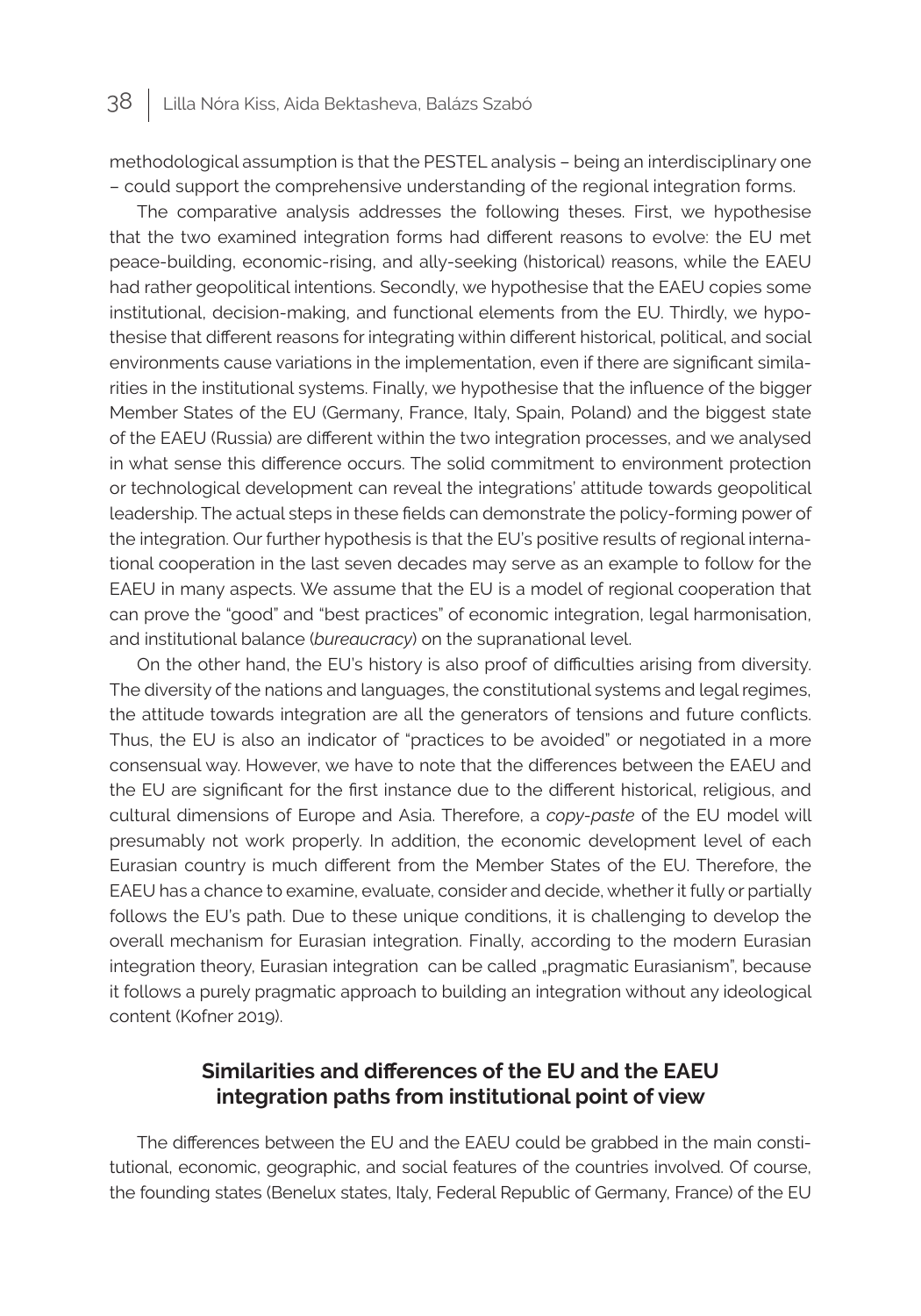integration were in a much different situation after the World Wars in a fragmented Europe than the founders of the EAEU in 2015 in Eurasia. The states' historical heritage included in these integration forms determine their level and way of cooperation. The geographical location is also a significant factor, because the countries' location obviously determines their possibilities regarding their production and their international commercial relations.

The EAEU consists of five states: Armenia, Belarus, Kazakhstan, Kyrgyzstan, and the Russian Federation. While the EU – due to the withdrawal of the UK – has 27 Member States. The population of the EU is nearly 450 million persons (it was approx. 500 million before the Brexit), and the EAEU has approx. 184 million citizens. While the EU's territory is 4,236,351 square kilometers (CIA 2021), the Eurasian Economic Union covers over 20,000,000 square kilometers (approximately 15% of the World's land surface) (EAEU 2021). A significant fact for our comparison is that the EAEU has a territory five size bigger than the EU while has a population that is approx. 40% of the EU's one. This proportion influences the role and situation of the constituting Member States. Therefore, we also have to consider the size of each Member State. We can conclude that the EU (after the Brexit) has two dominant Member States, namely Germany and France, and has several medium-sized and smaller Member States, while the EAEU has the Russian Federation as a dominant state owning the approx. 85% of the territory (17,098,246 km<sup>2</sup>) and four smaller countries (CIA 2021). It is also important that the Russian Federation's territory is itself more than three-times bigger than the whole EU. Regarding the population of the EAEU, we can conclude that from the 184 million citizens the Russian Federation has approx. 147 million (EAEU 2021). Size matters in this sense. The larger the state is, the more it has opportunities in several fields (military forces, industry, sports, science, etc.).

There are several similarities between these two integration forms in economic and political sense, because both were firstly formed on the basis of economic coercion. Political ambitions were less visible in the beginning than economic interests. The historical background strongly determines the contracting states' engagement, which could be very various. We can see that in the EU, several Member States are engaged in pushing forward the integration towards a federal state direction, while other members instead participate in intergovernmental cooperation with multispeed policies and opt-out systems. There are also some differences in the societies of Europe regarding their attitude towards integration depending on their level of nationalism and their current political intentions.

The EAEU sought to base its model on the EU. According to the *EAEU Treaty*, the EAEU is a regional project with pure economic strategies. In this respect, the Eurasian integration precedes the *European Economic Community (EEC) Treaty*, signed in Rome in 1957. The EAEU – similarly to the ancestors of the EU – completed all the necessary phases of integration in order to become a Union. It completed to become a free trade area, then customs union, common market, and economic union. However, the EAEU has not become a monetary union yet.

**The European Union** is evolved to become a Union from different Communities during the last seven decades. Each development phase had novums, and by the enlargement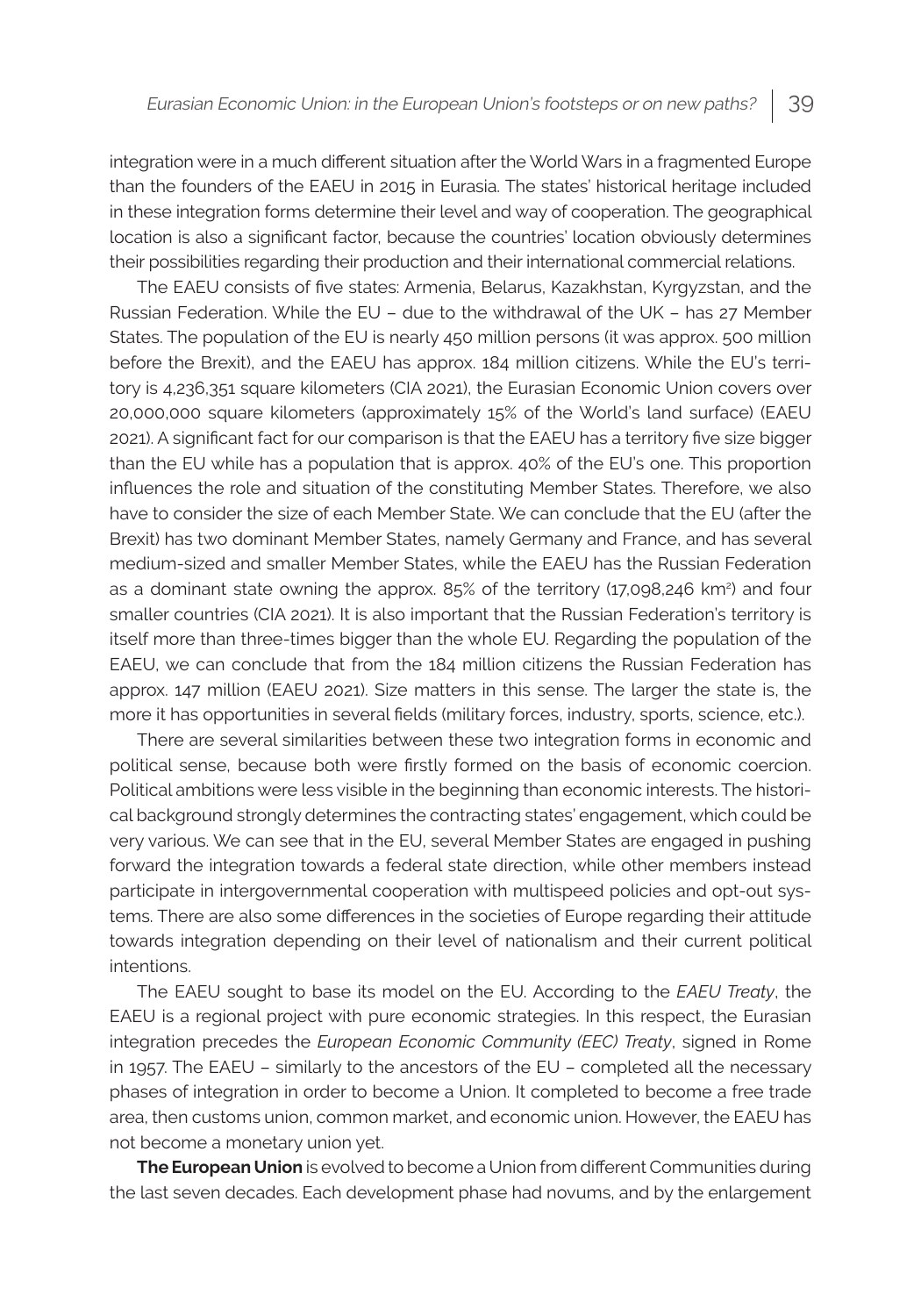processes parallel to the speed and levels of cooperation, it slowly became a complex Union. The integration process in the EU went through several stages from free trade area, via customs union, later common, then internal and single market, and it is also a partially existing monetary union*.* The European Coal and Steel Community (ECSC) in 1951, the European Economic Community (EEC) in 1957 boosted the common development of the participating states by continuously elaborating common economic policies. Besides the pure economic aspect, the strategically important European Atomic Energy Community (EURATOM) was also established in 1958. Soon, the European Community (EC) in 1967 turned to a more complex cooperation with not only economic, but more general divisions as well. The significant and politically important step towards a Union was the signing the *Treaty on the European Union* (the Maastricht Treaty in 1992, and later, to finalise the project started by Maastricht, the Lisbon Treaty in 2007) via establishing contemporary European Union having a legal personality, functioning with a proper single market, applying a common currency for more than 340 million citizens, etc. Now, the EU is the biggest market in the World with its 450 million consumers. From the legal point of view, the EU has an extraterritorial legal potential, which – together with the market potential – a significant factor of geopolitical ambitions. In many senses, the EU has supranational characteristics, a well-balanced institutional system and a consciously planned share of powers with the Member States. By the different decision-making processes, the EU and its Member States can keep the balance of supranational and intergovernmental levels based on their interests.

The EU's institutional system consists of seven institutions and two consultative bodies. The institutions are the following:

- *European Council* that functions on an intergovernmental base and could be considered as a strategic decision-maker that provides the EU's future directions. The heads of states and / or governments sit there.
- *Council of the European Union (Council)* is a legislative body equally participating in legal decision-making (legislature) together with the European Parliament. Formerly, the Council had the privilege of lawmaking (at that time, the Parliament was only a consultative body). It consists of the Member States' ministers depending on the field of legislation. The Council generally represents the Member States' interests.
- *European Parliament* is the only body that is directly elected by the citizens of the EU. Now the Parliament is an equal partner in legislative decision-making. Formerly, it was a consultative partner of the Council in decision-making representing the Member States' national parliaments. Currently involving 705 Members of the Parliament (MEPs) elected by the nationals of each Member State (MS). The MEPs number depends on the size (number of population) of the MS.
- *European Commission* has multiple roles. On the one hand, it provides legislative proposals based on the European Council's decisions regarding the future directions of the EU development. On the other hand, it supervises the execution of the legal acts of the Council and the Parliament fulfilled by the Member States,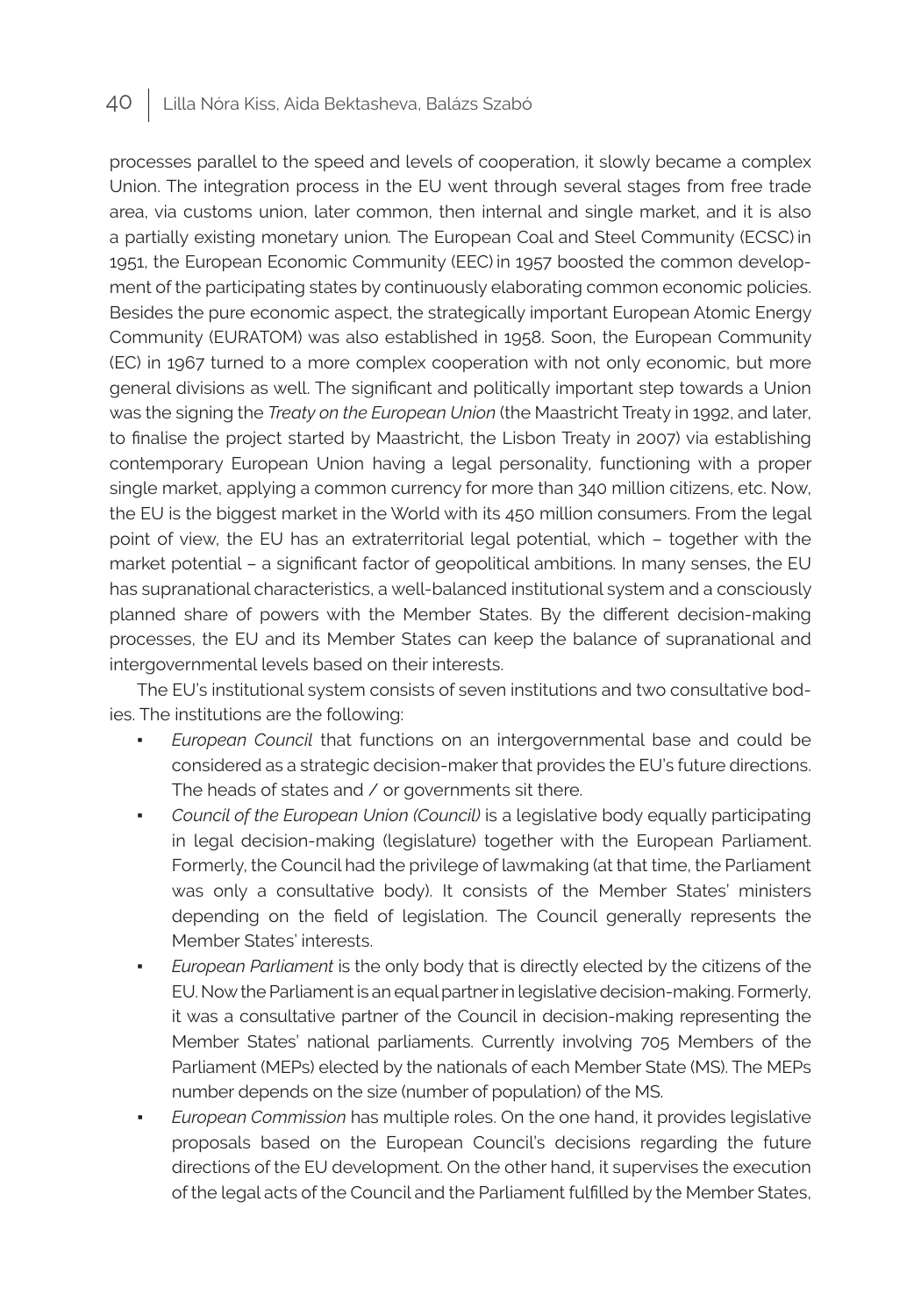and in case of deviances, the Commission initiates an infringement procedure. The Commission also functions as a competition agency of the EU, which – together with the National Competition Agencies (NCAs) – creates a complex competition institutional system. The Commission represents the EU's interests and is often named the "guardian of the Treaties".

- *Court of Justice of the European Union* (CJEU) is functioning as the institution that is exclusively competent in interpreting the legal acts of the EU to make sure that they are applied in the same way in all Member States. The Court also settles disputes between national governments and EU institutions. By its interpretative privilege, the Court is a powerful and dominant institution.
- *European Court of Auditors* was established in 1975 in Luxembourg to improve EU financial management. By the increasement of the financial mechanisms of the integration, the Member States decided to establish an institution liable for the protection of the financial interests of that. Functions as a "guardian of the EU finances".
- *European Central Bank* (ECB) is located in Frankfurt and serves as a central bank of the nineteen Member States which have adopted the euro. Its main task is to maintain price stability in the euro area and preserve the purchasing power of the single currency. The ECB is also important for those states, which have not introduced the euro yet, as it leads the European System of Central Banks (ESCB), which comprises the ECB and the national central banks (NCBs) of all Member States.

Two consultative bodies are the *European Economic and Social Committee* (ESEC) and the *Committee of the Regions*, both located in Brussels. They prepare written opinions regarding legislative packs.

**The Eurasian Economic Union** was created by the "Troika" (Belarus, Kazakhstan, and Russia) that still form the "nucleus" of the integration association, signed the *Customs Union Treaty* in 1995. That instrument was designed to remove barriers hampering free economic interactions between economic agents, to facilitate the free exchange of goods, and to assure good-faith competition. The next step of the integration was the *Eurasian Economic Community (EurAsEC)* established in 2000*.* Thus, the Customs Union's Commission became technically a EurAsEC body, which encompasses a common customs territory, legislation, common customs tariff, non-tariff regulation measures, and common procedures for customs clearance and control. Later, the EurAsEC was officially dissolved on 1 January 2015, concurrently with the Eurasian Economic Union's establishment*.* From a cooperative point of view, the emergence and development of the EAEU seem to be faster than the EU's integration steps. One reason of such development is the fact that the EAEU had an example to follow, namely, the EU, while the EU had no existing model to "copy". Secondly, the Soviet Union was collapsed in 1991, and former republics of the socialist state in Northern Eurasia needed a new net of economic cooperation that enables participation in the global market competition (EAEU 2021).

The whole institutional structure of the EAEU is built on the EU model (Haukkala 2013). The Treaty declares that the "bodies of the EAEU shall act within the authorities that are given to them under the present Treaty and international agreements within the EAEU"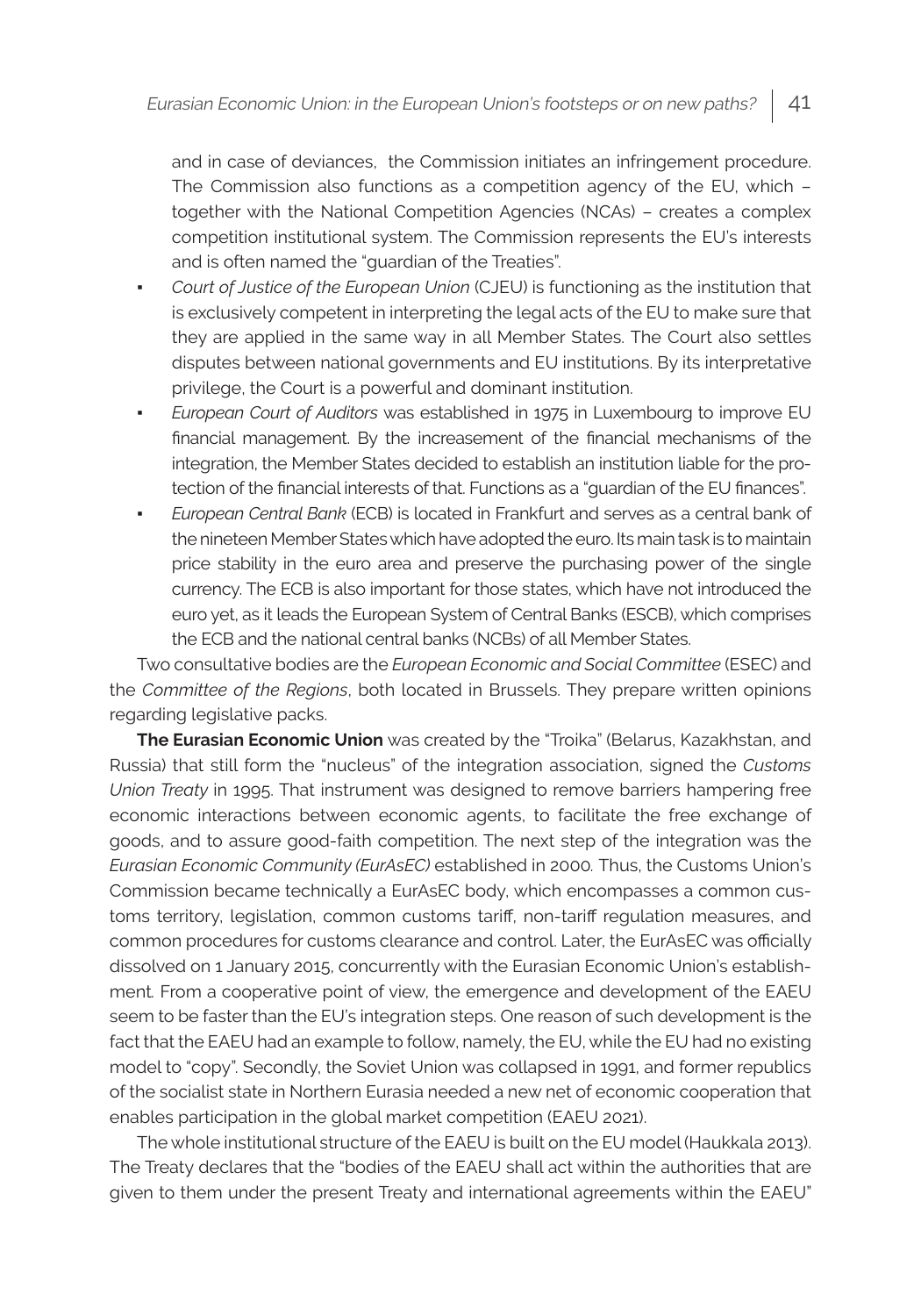(EAEU Treaty 2014: art 8. par.2). Compared to the EU, the EAEU is governed by international agreements signed by its Member States; thus, it is more similar to an international organisation than the EU. Article 8 of the *EAEU Treaty* names the four institutional bodies of EAEU: *Supreme Eurasian Economic Council* (the Supreme Council); *Eurasian Intergovernmental Council* (the Intergovernmental Council); *Eurasian Economic Commission* (the Commission, the EEC); *Court of the Eurasian Economic Union* (the Court of the EAEU).

The institutional system resembles some parts of the EU's institutions, but there are significant differences. In the following, we summarise the main features and functions of the EAEU institutions:

- *Eurasian Economic Commission* (EEC) is located in Moscow. It is similar to the European Commission, because it is a supranational executive body of the Union, which develops and implements EAEU policies and legislation. The EEC is the permanent governing body of the Union according to the *EAEU Treaty* (Article 18). The Commission shall consist of a Council and a Board. EEC is led by a Board of ten members (two representatives from each Member State). Similar to the Commissioners of the EU, the Board members are to serve the EEC full-time and do not take instructions from the Member States. The Board adopts decisions, dispositions, and recommendations by a 2/3 majority of its members, except for sensitive issues requiring unanimity (Russell 2017). From this point of view, namely, the way of designation of the members and the methodology of decision-making, the EEC resembles the EU Commission.
- *The Council of the Commission* resembles the Council of the EU. However, it is not a separate institution. It is an intergovernmental body that can overturn or amend the Board's decisions. The Council is a part of the Commission, and not a separate institution as in the EU. At the Council of the Commission, the Member States are represented by the deputy prime ministers, rather than by ministers. In addition, the decisions are always made by consensus, and there is no room for majority voting (Russell 2017).
- *Supreme Eurasian Economic Council* (The Supreme Council) is the supreme body of the EAEU. Similar to the European Council in the EU, it consists of the heads of the Member States. This body decides about the overall directions of the integration process during its summits. The meetings are held at least once a year, and their role (besides determining the future trends) is to select the members of the Commission Board. Article 12 of the *EAEU Treaty* declares the powers of the Supreme Council. According to that, the Supreme Council shall consider the main issues of the Union's activities, define the strategy, directions and prospects of the integration development, and make decisions to implement the EAEU's objectives. Moreover, it has the competence to approve the composition of the Board of the Commission and distribute responsibilities among Board of the Commission members and terminate their powers. The Supreme Council also decides on personnel matters, such as the appointment of the Chairman of the Board of the Commission, the judges of the *Court of the Union.* The judges are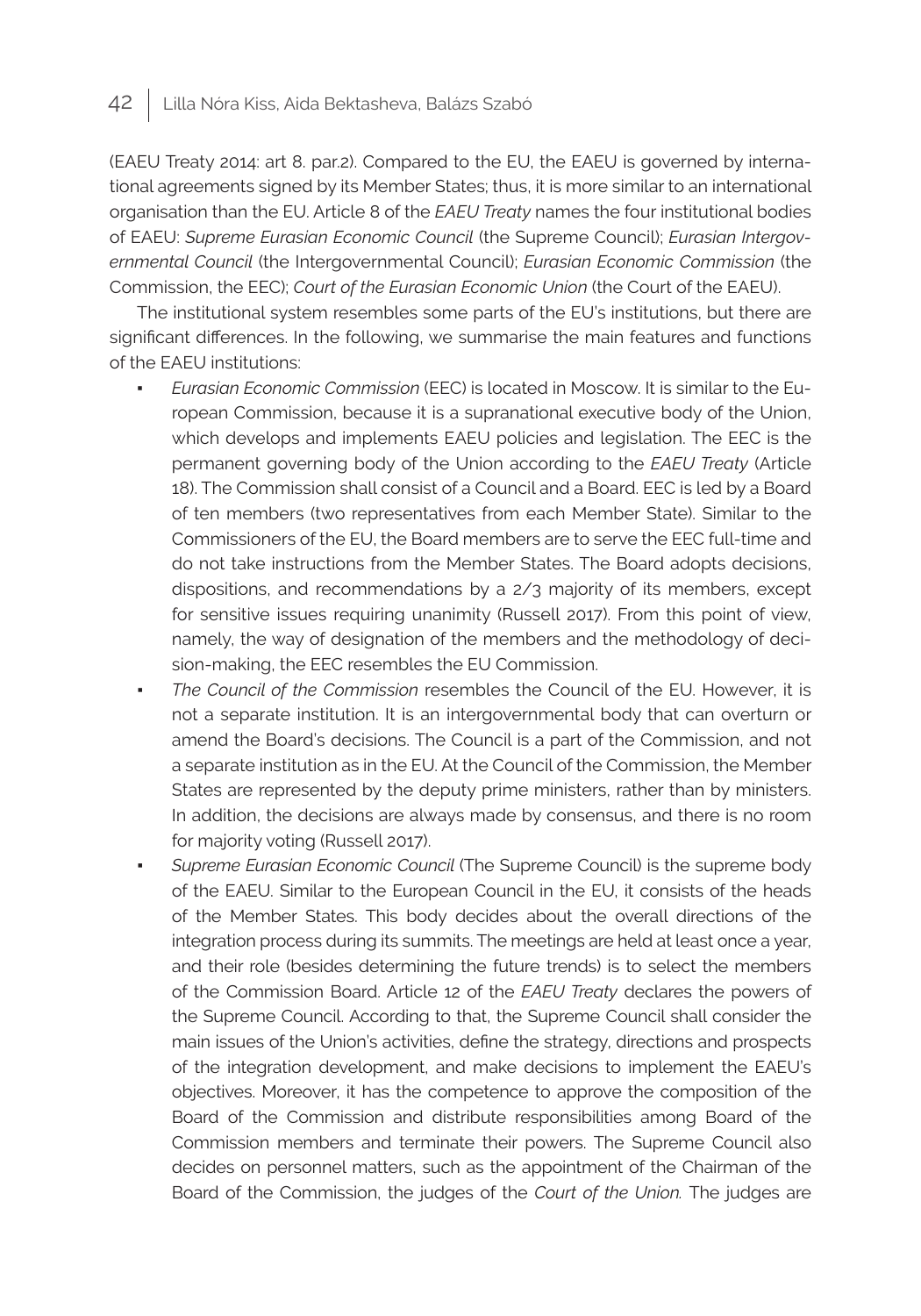recommended by the Member States. The Supreme Council also has the power to adopt the Union's budget (EAEU Treaty 2014). In addition to the above-mentioned, the Supreme Council may adopt decisions and dispositions, which means that the institution has legislative competence. We can see that the Supreme Council is the most dominant institution of the EAEU, incorporating several powers of different institutions. The "Supreme" body is the most powerful among the integration bodies. The separation of powers – in the sense of the Montesquieu's theory (see: Montesquieu 1748) – is not equal to the European trends; therefore, the institutional bodies of the EAEU are not identical either.

- *Eurasian Intergovernmental Council* consists of the heads of governments of the Member States, who meet at least twice a year. It has the competence to ensure implementation and control of the *EAEU Treaty* and international treaties within the EAEU and the decisions of the Supreme Council. The Intergovernmental Council considers on the proposal of the Council of the Commission any issues, for which no consensus was reached during decision-making in the Council of the Commission. Moreover, it prepares instructions to the Commission. It has some budgetary competence, because it approves the drafts of the budget of the EAEU, the Regulation on a budget and the report on the implementation of the budget. It also has the competence to approve the Regulation on the audit of financial and economic activity of the Eurasian Economic Union's bodies, standards and methodology for conducting audits of financial and economic activities, to decide about the execution of audits, and to determine their periods (EAEU Treaty 2014). Moreover, the Intergovernmental Council shall issue decisions and dispositions, similarly to the Supreme Council; thus, it has some legislative powers.
- The Court of the Eurasian Economic Union is like the European Court of Justice. It ensures that the *EAEU Treaty* and legislation are properly applied. It is based in Minsk (Belarus) and operates permanently.

The *EAEU Treaty* does not provide a clear division of competences between the supranational and national levels. It does not clearly define the balance of the institutions of the EAEU either. The creation of the EAEU demonstrates pursuing enhanced economic integration through a high degree of coordination and harmonisation of economic policy (EAEU 2021). The objective was to create a highly institutionalised structure with binding legal provisions that become a part of the domestic legal regime of the Member States of the EAEU – similarly to the EU's legal order. The delegation of the key national policymaking powers to common supranational institutions, such as the Eurasian Economic Commission, might strengthen the cooperation between the Member States. The concept was borrowed from the EU's example that is already a well-elaborated and detailly structured model. The EEC's directly binding legal sources were expected to facilitate legal unification within the EAEU.

The Member States also established a dispute resolution system via the EAEU Court's infrastructure. The EEC represents a more radical step towards forming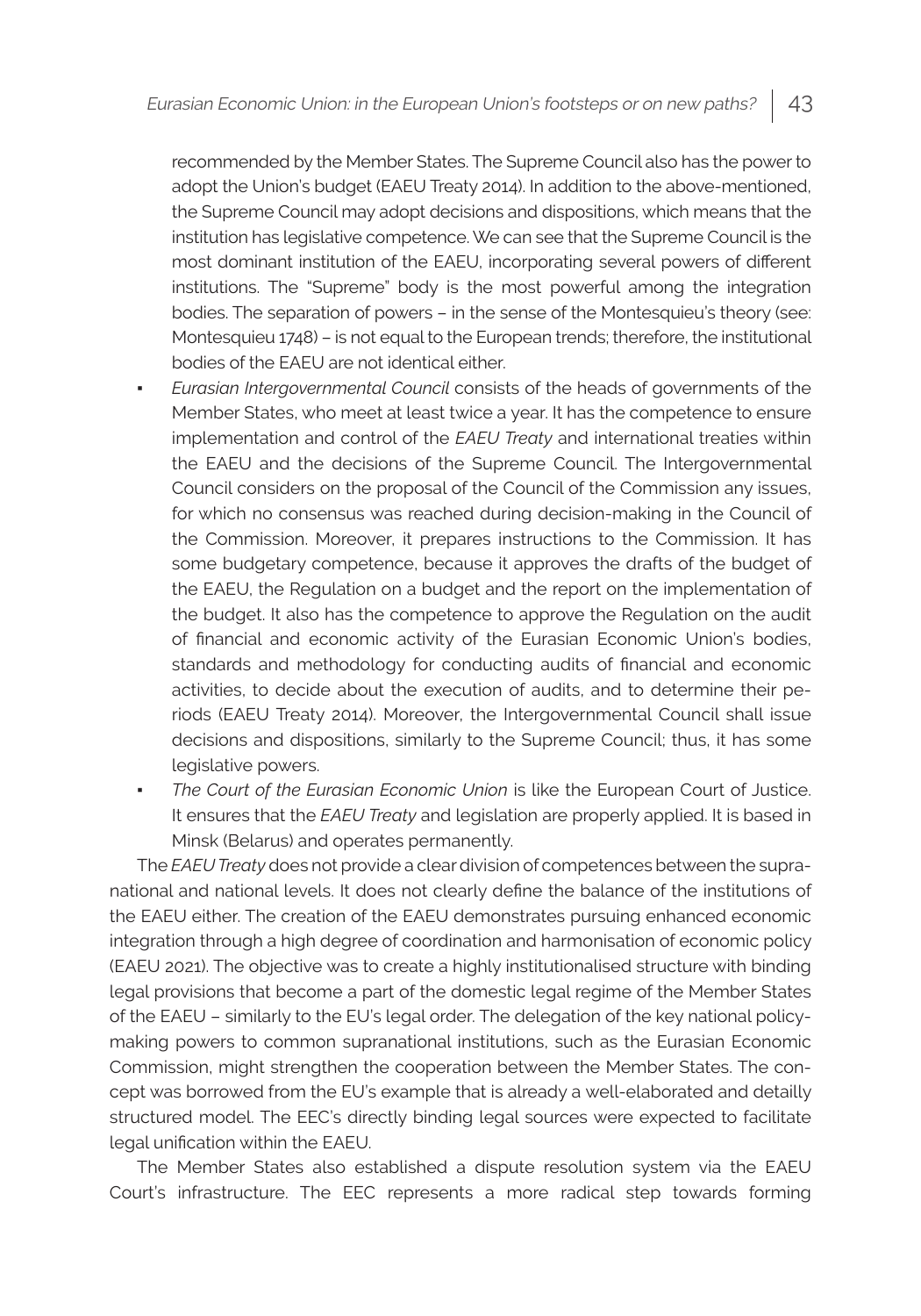a developed supranational bureaucracy entrusted with extensive functions than in the case of the EU. European development is a much slower process. The steps towards an "ever-closer Union" are series of well-thought-out decisions consciously made by the EU Member States during the last seven decades. The development process was never a linear "conflictless fairy tale". However, due to the conscious negotiations and altering the dominant EU Member States' political ambitions, the process could be defined as a well-balanced development under changing circumstances followed by continuous enlargements and openness towards the cooperation. The EAEU – as international organisation – is functioning with a Russian dominance in all dimensions. Even if the members were (are) supposed to perform their duties in an "EU-style", the different cultures, geographical and economic features of the countries involved, necessarily determine the conclusions of the cooperation. The EAEU may never fully follow the EU's path in the same way.

Both the EU and the EAEU are supranational organisations, but the EU is unique. From the inside, it is considered to be a *sui generis* international organisation that has several exclusive competence, some shared competence applied together with the Member States. There is also competence in the Member States' hands, and the EU only can support them in fulfilling its objectives. However, looking from the outside, the EU is closer to be a federal state than a general international organisation. Of course, it is not a state. Due to the common institutional system and legal order, the seven decades of mutual cooperation and engagement both in economic and political aspects, the EU cannot be seen as an average international organisation. Therefore, even if the EAEU is a supranational organisation with some similarities to the EU (e.g. a certain level of legal harmonisation and unification, several similar institutions, common market, etc.), it is currently instead of looking like an international organisation consisting of independent states. A significant difference is also the tangible dominance of a Member State, namely the Russian Federation, in the case of the EAEU. Until the Brexit, France's and Germany's continental dominance was counterbalanced by the UK. However, now the two biggest states of the EU are balancing each other. Also Visegrad Group countries (Hungary, Poland, Czechia and Slovakia) can balance the UK's dominance if they vote together (Kiss 2020b). In addition, compared to the supranational principle, the EAEU promotes mostly the interstate/intergovernmental principle of cooperation among the Member States. This attitude strengthens the international concept, too.

## **Similarities and differences of the EU and the EAEU based on the PESTEL factors analysis**

The primary purpose of establishing the EAEU was to help its Member States make the most of their intraregional economic ties, modernise their national economies, and forge an environment conducive to stepping up their global competitiveness (see: Eurasian Development Bank 2017). This proves mainly economic intention (and maybe need) of the cooperation. It is similar to the beginning of the EU integration, where the economic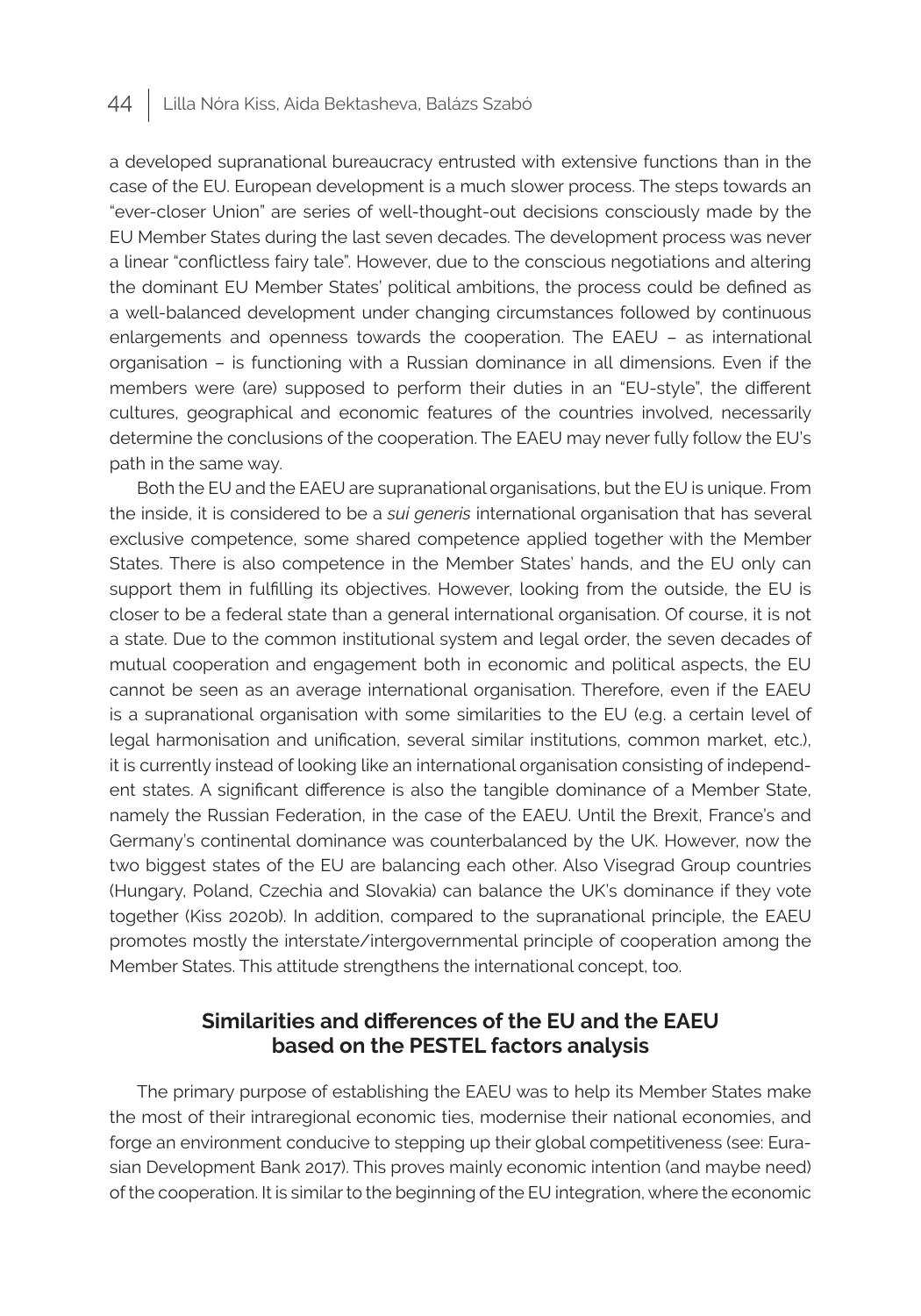necessity for the cooperation in the post-war Europe was understandable. In addition, the tension of the emergence of the Soviet Union from the East and the increasing power of the USA on the West emphasised the need of cooperation. The outside-effect of the Cold War and the geopolitical environment in the European integration case is different from Eurasian countries' current situation. However, behind their recently established cooperation, the global economic circumstances and political mechanisms are necessarily involved. In the following, we compare these two integration forms via PESTEL-analysis.

| <b>Factors</b>   | <b>European Union</b>                      | <b>Eurasian Economic Union</b>                 |
|------------------|--------------------------------------------|------------------------------------------------|
| <b>Political</b> | The political ambitions of the integra-    | The political ambitions of the establish-      |
|                  | tion were less tangible in the 1950s       | ment of the Eurasian Economic Union and        |
|                  | than the economic pressure after the       | its quasi-ancestors (if we can name the        |
|                  | World War II. Europe was fragmented,       | CIS, the Customs Union, the Economic           |
|                  | the Russian expansion on the East side     | and Humanitarian Integration, the Single       |
|                  | of the World was an apparent coercive      | Economic Space, and the Eurasian Eco-          |
|                  | factor that pushed the European            | nomic Community as the quasi-ancestors         |
|                  | states to negotiate and cooperate. The     | of the EAEU) were less tangible than in the    |
|                  | political objective was multiple: firstly, | EU's case.                                     |
|                  | to create peace; secondly, to bring        | The political ambitions are strongly           |
|                  | the leaders of Europe to negotiation;      | interlinked with the economic aspects in       |
|                  | thirdly, to decide the frames of the       | this case.                                     |
|                  | cooperation politically. The great         | As the official webpage of the EAEU            |
|                  | question came up, whether they are         | informs the visitor, the EAEU is "an           |
|                  | going to establish a United States of      | international organisation for regional        |
|                  | Europe or the integration is instead an    | economic integration" (EAEU 2021).             |
|                  | intergovernmental partnership. The         | The Member States of the Eurasian              |
|                  | federalist approach was incorporated       | Economic Union are: Armenia, Belarus,          |
|                  | into the Treaty of Rome, which declared    | Kazakhstan, Kyrgyzstan, and the Russian        |
|                  | that the European Economic Com-            | Federation. All of these states were in the    |
|                  | munity is for unlimited period and         | interests sphere of the Soviet Union. This     |
|                  | functions to create an ever-closer         | cooperation was headed by the Russia,          |
|                  | Union among the peoples of Europe.         | however, the cooperation frames are            |
|                  | An ever-closer Union perspective           | moderated and legally framed.                  |
|                  | might mean that the outcome of the         | Its political attitude is less ambitious than  |
|                  | cooperation is federative. However, the    | the EU's one, at least from the outside.       |
|                  | well-balanced institutional system and     | The EAEU does not want to enhance glob-        |
|                  | decision-making mechanisms (e.g.,          | al peace or boost the global tendencies        |
|                  | the requirement of consensual voting       | on human rights, democracy, and other          |
|                  | in several legislative fields strongly af- | similar issues. Its geopolitical ambitions are |
|                  | fecting the sovereignty of the Member      | mainly seen in economic issues, especially     |
|                  | States) reveal the founders' conscious-    | when it is a global economic actor near        |
|                  | ness.                                      | China and the East of the EU.                  |

## **Table 1: PESTEL-factors analysis**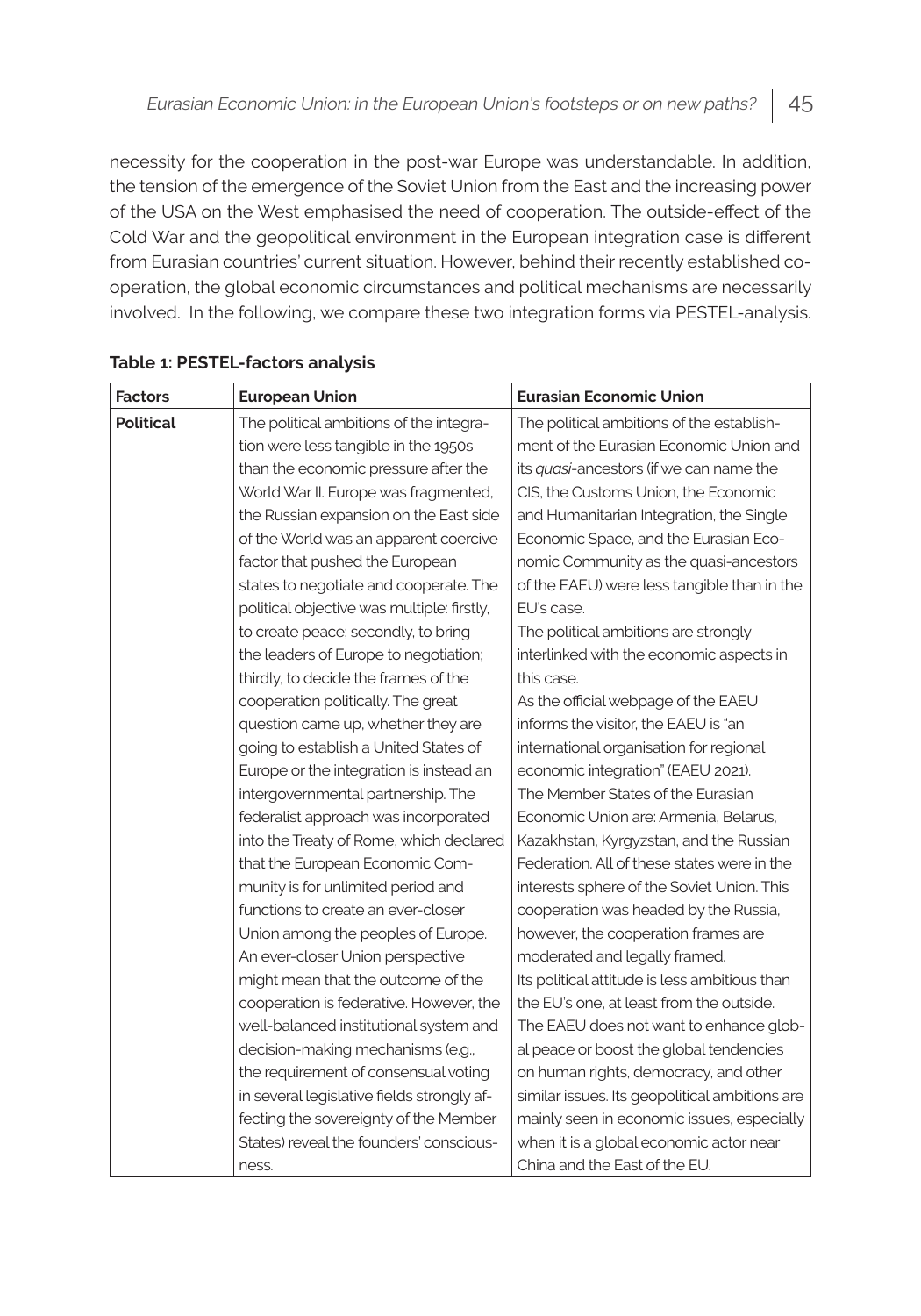| <b>Political</b> | The ever-arising debate on the Future<br>of the EU is accompanied continu-<br>ously by the question of ever-closer vs.<br>ever-loser, or, in other words: federation<br>vs. Nation's Europe concept.<br>Regardless of the negotiations' results<br>about the future (Witkowska 2015), we<br>can conclude that the EU found its<br>geopolitical roles. Now the EU defines<br>itself and acts as a global actor and<br>intends to influence both the global<br>economy and geopolitics. The EU,<br>by its dominance, encourages the<br>emergence of democracy, increase-<br>ment of freedom and peace, and takes<br>part in security activities all over the<br>world. The EU is also a Contracting<br>Partner of the NATO.                                                                                                                                                                                                                                                          | In addition, the creation of the Eurasian<br>Customs Union (ECU, the first version<br>of the EAEU) demonstrates the goal<br>of pursuing enhanced economic<br>integration through a high degree of<br>coordination and harmonisation of<br>economic policies. This goal has been<br>strengthened by "the creation of a highly<br>institutionalised and binding legal<br>regime", whose regulations become<br>part of the domestic legal regime, which<br>extends "delegation of key domestic<br>policy-making powers to a common<br>institution, the Eurasian Economic<br>Commission (EEC)" and strengthens<br>the cooperation between the parties<br>"through the direct binding effect to the<br>EEC's decisions as well as improved<br>dispute resolution through the Court"                                                                                                                                                                                                           |
|------------------|------------------------------------------------------------------------------------------------------------------------------------------------------------------------------------------------------------------------------------------------------------------------------------------------------------------------------------------------------------------------------------------------------------------------------------------------------------------------------------------------------------------------------------------------------------------------------------------------------------------------------------------------------------------------------------------------------------------------------------------------------------------------------------------------------------------------------------------------------------------------------------------------------------------------------------------------------------------------------------|------------------------------------------------------------------------------------------------------------------------------------------------------------------------------------------------------------------------------------------------------------------------------------------------------------------------------------------------------------------------------------------------------------------------------------------------------------------------------------------------------------------------------------------------------------------------------------------------------------------------------------------------------------------------------------------------------------------------------------------------------------------------------------------------------------------------------------------------------------------------------------------------------------------------------------------------------------------------------------------|
|                  |                                                                                                                                                                                                                                                                                                                                                                                                                                                                                                                                                                                                                                                                                                                                                                                                                                                                                                                                                                                    | (Dragneva, Wolczuk 2013).                                                                                                                                                                                                                                                                                                                                                                                                                                                                                                                                                                                                                                                                                                                                                                                                                                                                                                                                                                |
| Economic         | The whole integration process was<br>started by creating a customs union,<br>then a common market. The free<br>movement of goods, services, workers,<br>and later persons, and last but not<br>least, the capital, are all significant steps<br>towards the global economic players'<br>field.<br>Especially if we consider that by the ap-<br>prox. 450 million citizens, and 21 million<br>small and medium-sized enterprises<br>(SMEs), the EU is the world's biggest<br>market. The supranational economic<br>giant affects the global economy<br>extraterritorially by the harmonisation<br>and unification of the activities of the<br>EU institutions to facilitate the proper<br>functioning of the internal market.<br>The Single Market is governed by<br>harmonised standards and compulsory<br>production requirements that push<br>third countries to meet the needs<br>to access the market. The political,<br>economic and legal factors are going<br>hand-in-hand. | The EAEU was created to comprehensi-<br>vely upgrade, raise the competitiveness<br>of and cooperation between the<br>national economies, and to promote<br>stable development in order to increase<br>the living standards of the nations of the<br>Member States (EAEU 2021).<br>The EAEU - similarly to the EU - pro-<br>vides for free movement of goods,<br>services, capital and labor, pursues<br>coordinated, harmonised and single<br>policy in the sectors determined by the<br>EAEU Treaty and international agre-<br>ements within the Union (EAEU 2021).<br>The EAEU Treaty applies similar expres-<br>sions to the EU, when it establishes free<br>movements.<br>The free movements are also harmo-<br>nised but less elaborated than the<br>EU's legal sources. This is not weird,<br>because the EAEU is a very young<br>integration compared to the EU, where<br>the provisions were slowly emerged and<br>creepingly increased.<br>Besides the free movement principle, |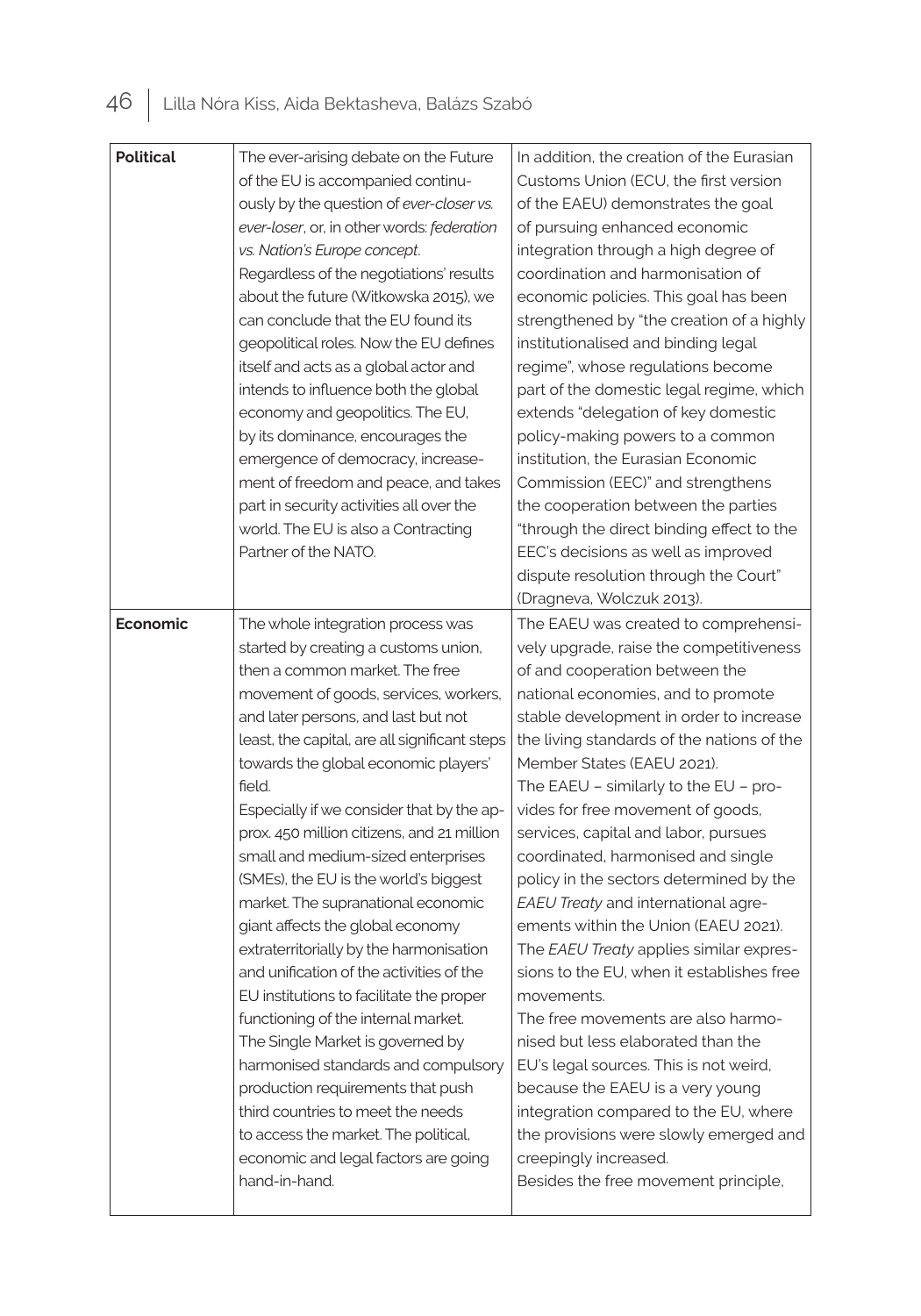| Economic      |                                            | the economic intention for a coordi-        |
|---------------|--------------------------------------------|---------------------------------------------|
|               |                                            | nated, coherent common policy in the        |
|               |                                            | economy, trade and custom is available.     |
|               |                                            | The aim is to create a common financial     |
|               |                                            | market in the banking and insurance         |
|               |                                            | sector, applying a single currency (ruble)  |
|               |                                            |                                             |
|               |                                            | is planned to be reached by 2025.           |
|               |                                            | (Kasyanov 2019)                             |
| <b>Social</b> | The EU is proud of its diverse,            | Whole idea of the EAEU is that it is        |
|               | multicultural (Kucheryavaya et al.         | better to first work with "ours" - a small  |
|               | 2020) and multinational environment.       | group of post-Soviet states with            |
|               | where the mutual respect of the            | shared history, a common language,          |
|               | states and citizens is expected. The       | and a similar elite with a shared Soviet    |
|               | sociological and cultural heritage         | socialisation (Roberts, Moshes 2015).       |
|               | is as rich as the nations' diversity       | Unfortunately, the EAEU has rather          |
|               | demonstrates.                              | declarative ambitions without effective     |
|               | From the sociological perspective,         | programmes for implementing such            |
|               | the EU is unique among international       | standards. According to the EAEU Treaty,    |
|               | organisations. Special, because the        | the citizens' national treatment regards    |
|               | Treaty of Maastricht (1992) introduced     | social security, including health care, is  |
|               | the EU citizenship status for the          | applied (Mostafa, Mahmood 2018).            |
|               | Member States' nationals. This means       | A commitment to easing labour               |
|               | that an acquired supranational status      | migration is one of the key elements        |
|               | with several political and economic        | of the EAEU. Under the EAEU Treaty,         |
|               | rights is provided for the nationals       | migrants and their families are exempt      |
|               | of the Member States, by which the         | from requirements that they register        |
|               | EU directly entitles the citizens to act   | within 30 days of entering the territory of |
|               | (e.g., European citizens' initiative, see: | another Member State.                       |
|               | Zdanowicz 2019; Tárnok 2020), peti-        | The EAEU has no common citizenship          |
|               | tion, vote at parliamentary elections,     | yet that is a soft power to foster          |
|               | etc.) and move (free movements and         | social relations in Europe. Joint cul-      |
|               | residence within the EU) (Lukács,          | tural programmes could support the          |
|               | Molnár 2014). However, specialty of        | approximation from a social point of        |
|               | this status is that the rights are arising | view (Kirkham 2016).                        |
|               | from the supranational level, but the      | Identity and Eurasian integration are       |
|               | base for citizenship is grounded on        | much more complex and actually is           |
|               | national law provisions (Kiss 2019).       | a barrier to transformative integration,    |
|               | The EU is currently facing social          | and nowhere is this more evident than       |
|               | challenges such as demographic             | in the divergent views of "Eurasianism"     |
|               | decrease and the aging of the              | in each Member State (Roberts, Moshes       |
|               | societies, changing unemployment           | 2015). For example, Eurasian thinkers       |
|               | rates, irregular immigration into          | reflect on the fact that Eurasianism is     |
|               | the continent, Brexit, and finally,        | a polysemantic, multivalent concept         |
|               | the current crisis of the COVID-19         | that is open to multiple interpretations    |
|               | pandemic.                                  | (Laruelle 2012).                            |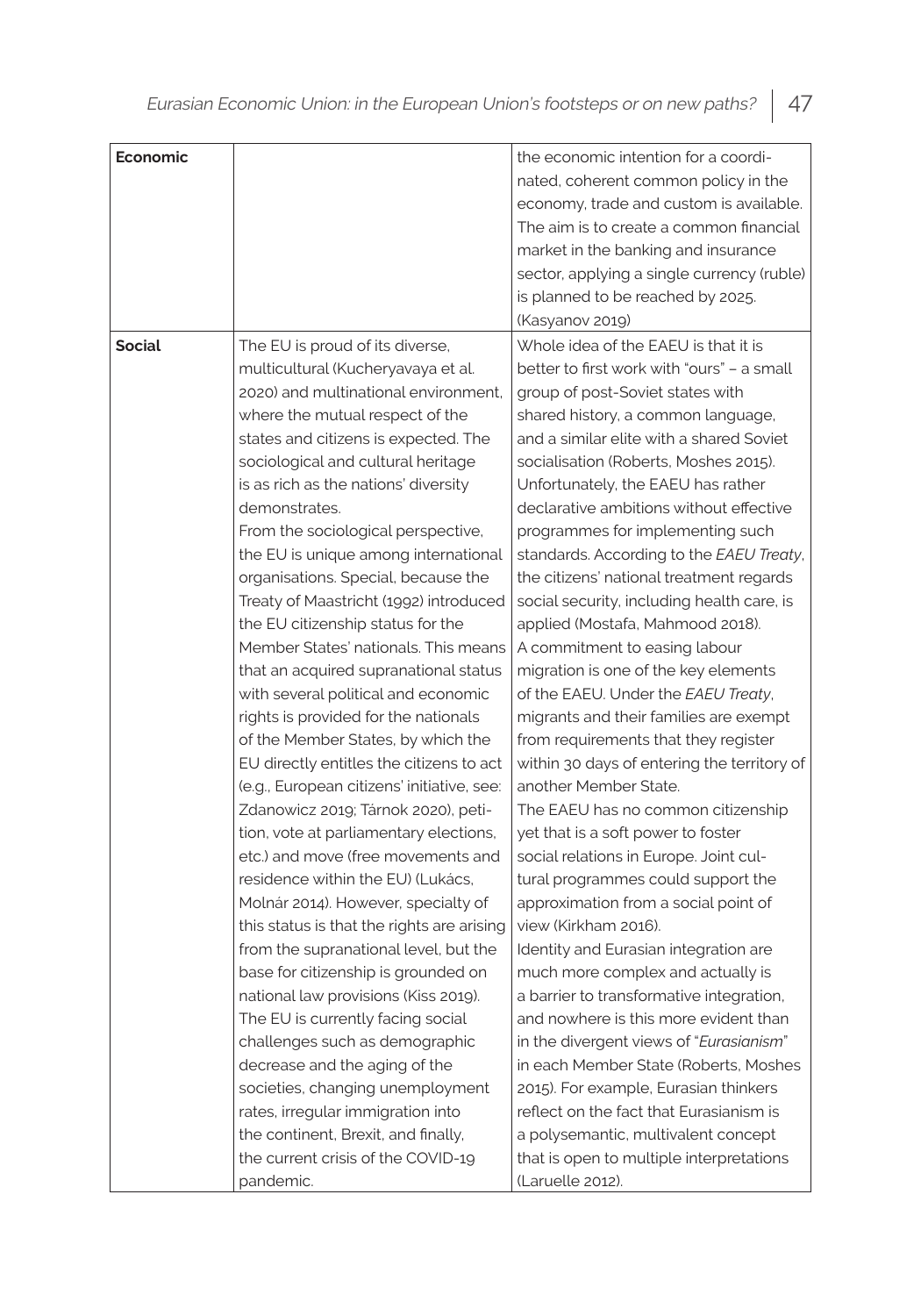| <b>Social</b>        | The last two crises seriously affected       |                                          |
|----------------------|----------------------------------------------|------------------------------------------|
|                      | the EU from a social perspective.            |                                          |
|                      | The pandemic highlighted the social          |                                          |
|                      | inequity and, in some cases, the             |                                          |
|                      | diverse levels of solidarity among           |                                          |
|                      | the Member States. In addition, the          |                                          |
|                      | pandemic also impacted the way of            |                                          |
|                      | life of the European citizens (Kiss,         |                                          |
|                      | Sziebig 2021), especially the rights for     |                                          |
|                      | free movements.                              |                                          |
| <b>Technological</b> | The EU is committed to achieving             | The Eurasian Economic Union is           |
|                      | a digital future for cooperation in          | considering the transition to a digital  |
|                      | several fields (see: European Council        | economy.                                 |
|                      | 2021). The strategic goal of establish-      | The Eurasian Economic Commission         |
|                      | ing the Digital Single Market (see:          | has started a research programme to      |
|                      | European Commission 2020) goes               | examine the prospects of implementa-     |
|                      | back to 2015. However, the roots of          | tion and mutual recognition of elec-     |
|                      | e-transformation could be found              | tronic shipping documents within the     |
|                      | around 2002, when the eEurope2002            | EAEU, and development of conceptual      |
|                      | Programme was adopted (Szabó                 | framework for the EAEU digital transport |
|                      | 2017). The EU is a scientific power-         | corridor ecosystem (see: Eurasian        |
|                      | house and has contributed im-                | Development Bank 2017).                  |
|                      | mensely to science and technology.           |                                          |
|                      | By 2020, the EU has significant digital      |                                          |
|                      | achievements (Pató 2021). Currently,         |                                          |
|                      | the most essential issues are covering       |                                          |
|                      | the taxation of <i>dotcoms</i> (Erdős 2019). |                                          |
|                      | the role and opportunities of Artificial     |                                          |
|                      | Intelligence (AI) technology, data           |                                          |
|                      | protection issues (Gültekin-Várkonyi et      |                                          |
|                      | al. 2021), and cyber-security (Andraško      |                                          |
|                      | et al., 2021). In addition, the next topics  |                                          |
|                      | also govern the recent meetings              |                                          |
|                      | of the decision-makers within the            |                                          |
|                      | Digitalisation: boosting e-commerce          |                                          |
|                      | on the digital single market (Angyal         |                                          |
|                      | 2020), reducing geo-blocking (Kiss           |                                          |
|                      | 2020a) and discrimination in the online      |                                          |
|                      | sphere, transforming public adminis-         |                                          |
|                      | tration into e-government (Kerikmäe,         |                                          |
|                      | Dutt 2014) and m-government (Szabó           |                                          |
|                      | 2019), protecting the data (Maksó            |                                          |
|                      | 2017) of the European citizens and           |                                          |
|                      | last, but not least, cryptocurrency          |                                          |
|                      | (Nagy 2019).                                 |                                          |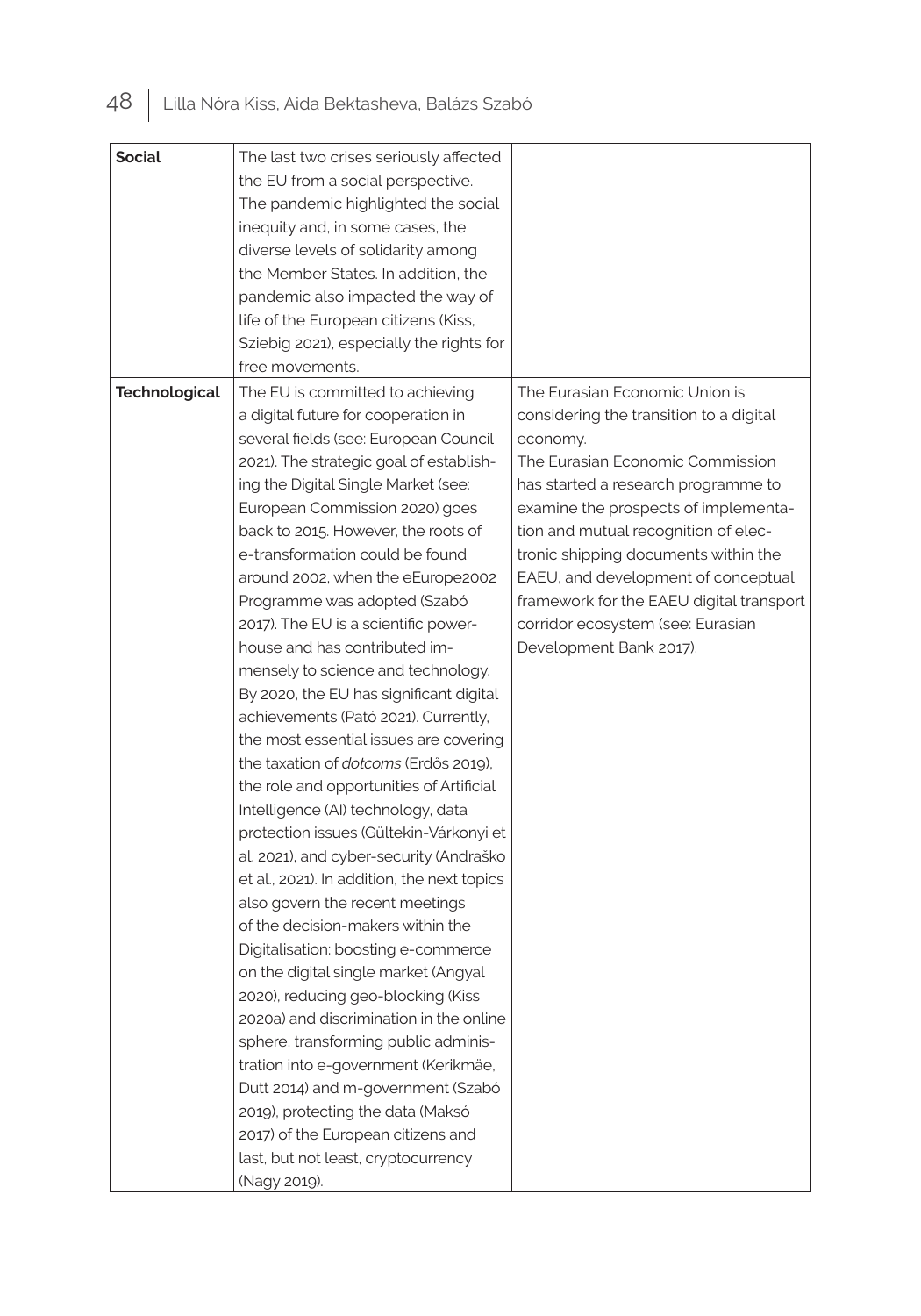| <b>Environmental</b> | The EU treats Green Transition and     | Member States of the Eurasian            |
|----------------------|----------------------------------------|------------------------------------------|
|                      | Environment Protection as a priority   | Economic Union face many common          |
|                      | in the last couple of years. The Com-  | problems in the field of environmental   |
|                      | mission led by Ursula von der Leyen    | protection inherited from the Soviet     |
|                      | (2019-2024) intends to foster the      | Union (Akopova et al. 2018). For         |
|                      | Green Deal and actively participate    | example, there is a tension between the  |
|                      | in reaching the 2030 goals (European   | sovereignty over water resources on the  |
|                      | Commission 2021a).                     | one hand, and the necessity to coope-    |
|                      | The environmental problems             | rate regarding economic development      |
|                      | are global and are continuously        | and the protection of transboundary      |
|                      | expanding to several legislative       | water resources on the other hand.       |
|                      | areas. The environmental damages,      | The EAEU can work as an institution to   |
|                      | air pollution, climate change, ozone   | bridge the different interests regarding |
|                      | depletion, and the continuous loss     | the usage of water resources (Janusz-    |
|                      | of biodiversity (Sziebig 2017), the    | -Pawletta 2015).                         |
|                      | water pollution, forest degradation,   | The Eurasian Economic Commission has     |
|                      | and chemical risks are more tangible.  | the opportunity to focus on identifying  |
|                      | The EU adopts and applies strict       | the "best practices" in environmental    |
|                      | standards in several sectors. By       | sphere and use them for further          |
|                      | adopting the seven-year budget         | harmonisation.                           |
|                      | from 2021, the green goals became      | Moreover, effectively eliminating        |
|                      | implemented into the budget for the    | negative environmental impacts           |
|                      | first time (see: IISD 2020). The new   | and their implications demand the        |
|                      | tendencies are expected to reduce      | modernisation of legislation in the EAEU |
|                      | polluting materials and legislation    | Member States.                           |
|                      | on European-level environmental        | All EAEU countries have adopted the      |
|                      | documents.                             | COP21 Paris Climate Deal, which could    |
|                      |                                        | prove the engagement towards global      |
|                      |                                        | sustainable development goals.           |
|                      |                                        | Now the industry's environmental         |
|                      |                                        | modernisation involves the gradual       |
|                      |                                        | transition of industrial enterprises to  |
|                      |                                        | new, advanced, and more systematic       |
|                      |                                        | environmental standards (European        |
|                      |                                        | Commission 2015).                        |
| Legal                | The EU has a well-elaborated,          |                                          |
|                      | structured, and balanced institutional |                                          |
|                      | system. Since the Lisbon Treaty        |                                          |
|                      | entered into force, the EU has a legal |                                          |
|                      | personality. Thus, it may participate  |                                          |
|                      | in international relations without the |                                          |
|                      | separate empowerment given by          |                                          |
|                      | the Member States. The institutions'   |                                          |
|                      | functioning is mainly governed by the  |                                          |
|                      | Treaty level sources of European law.  |                                          |
|                      |                                        |                                          |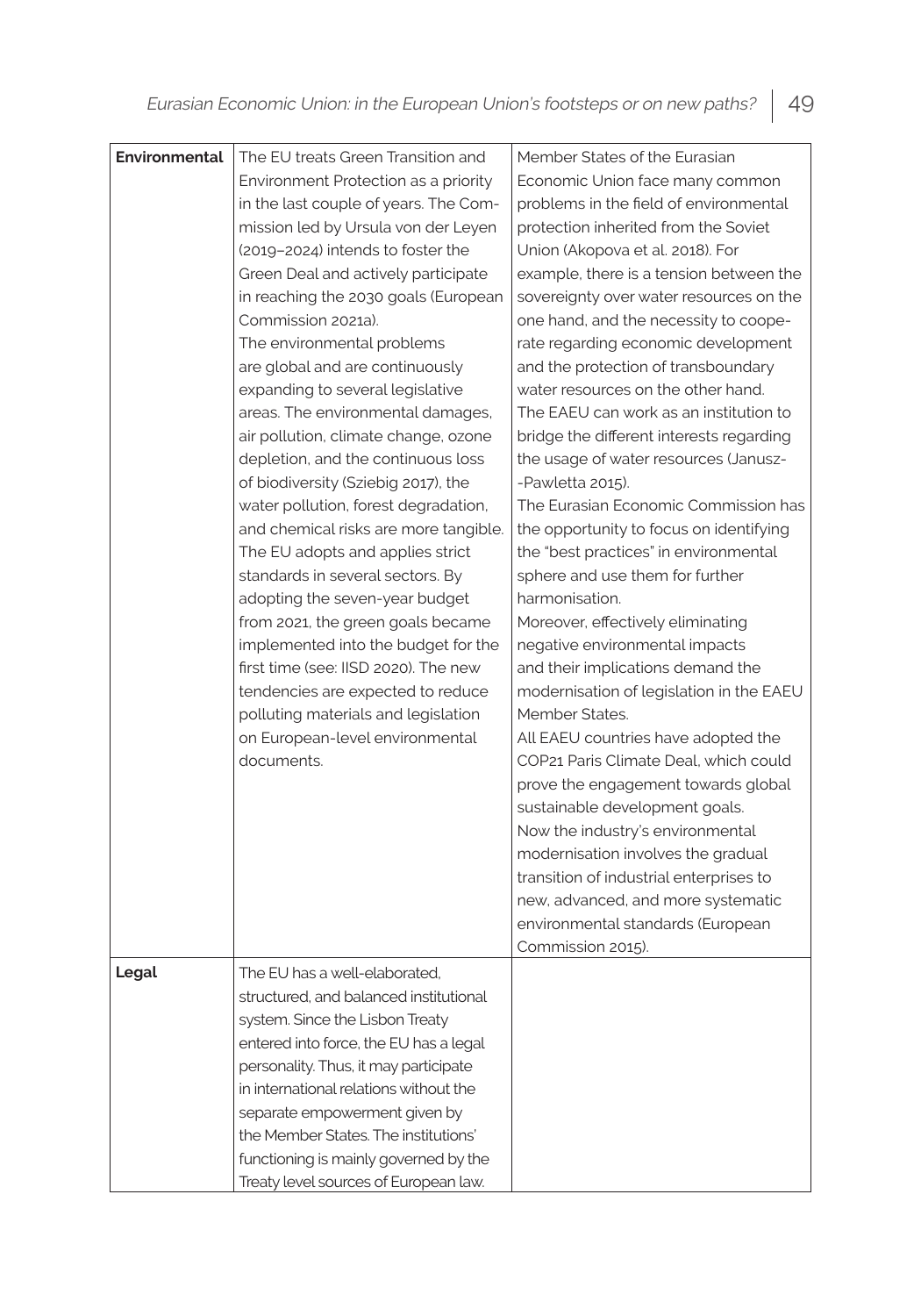| Legal | Primary sources entitle these               | The EAEU has an international legal           |
|-------|---------------------------------------------|-----------------------------------------------|
|       | institutions to adopt secondary legal       | personality. The bodies are functioning       |
|       | sources, such as directives, regulations,   | within the institutional frames provided by   |
|       | and decisions. The Treaties enable the      | the EAEU Treaty.                              |
|       | Member States and the EU institutions       | The EAEU $-$ similarly to the EU $-$ provides |
|       | (and via preliminary ruling procedures,     | for the free movement of goods, services,     |
|       | the national courts as well) to turn to the | capital, and labor. It pursues coordinated,   |
|       | Court of Justice of the EU. Therefore,      | harmonised, and single policy in the          |
|       | the EU legal sources also include the       | sectors determined by the Treaty and          |
|       | practice of the CJEU. As a result, the EU   | international agreements within the Union.    |
|       | could be defined as a sui generis orga-     | The Court's decisions are binding on          |
|       | nisation functioning by its institutional   | parties, facilitating the harmonisation and   |
|       | system and governed by its legal order.     | uniform application of the laws adopted by    |
|       | The European Union law has a primary        | the EAEU bodies.                              |
|       | effect. Therefore, the EU - on the          | Since the EAEU is a relatively newborn        |
|       | grounds of the mutual application of        | construction, evaluating the legal factors    |
|       | the competence transferred (borrowed)       | is awaited.                                   |
|       | by the Member States - could operate        |                                               |
|       | on a supranational level. The principle     |                                               |
|       | of subsidiary counterbalances the           |                                               |
|       | supranational level. The competence         |                                               |
|       | generally connected to state sove-          |                                               |
|       | reignty fields (e.g., taxation, criminal    |                                               |
|       | prosecution power, healthcare, and          |                                               |
|       | education) are left in the hands of the     |                                               |
|       | Member States.                              |                                               |
|       | The balance of the institutions and the     |                                               |
|       | power sharing between the EU and            |                                               |
|       | its Member States is significant. The       |                                               |
|       | system was developed during the last        |                                               |
|       | seven decades and determined by             |                                               |
|       | multilevel and multinational, extremely     |                                               |
|       | diverse constitutional environment.         |                                               |
|       | The nature of the EU's legal order is       |                                               |
|       | also determined by the fact that the        |                                               |
|       | single market's proper functioning          |                                               |
|       | (both digital and offline) requires legal   |                                               |
|       | harmonisation and a certain level of        |                                               |
|       | unification. The market conditions are      |                                               |
|       | sensitive to changes. Therefore, the        |                                               |
|       | mutual recognition principle (Witkow-       |                                               |
|       | ska 2008) application - elaborated by       |                                               |
|       | the CJEU - is essential.                    |                                               |

Source: own elaboration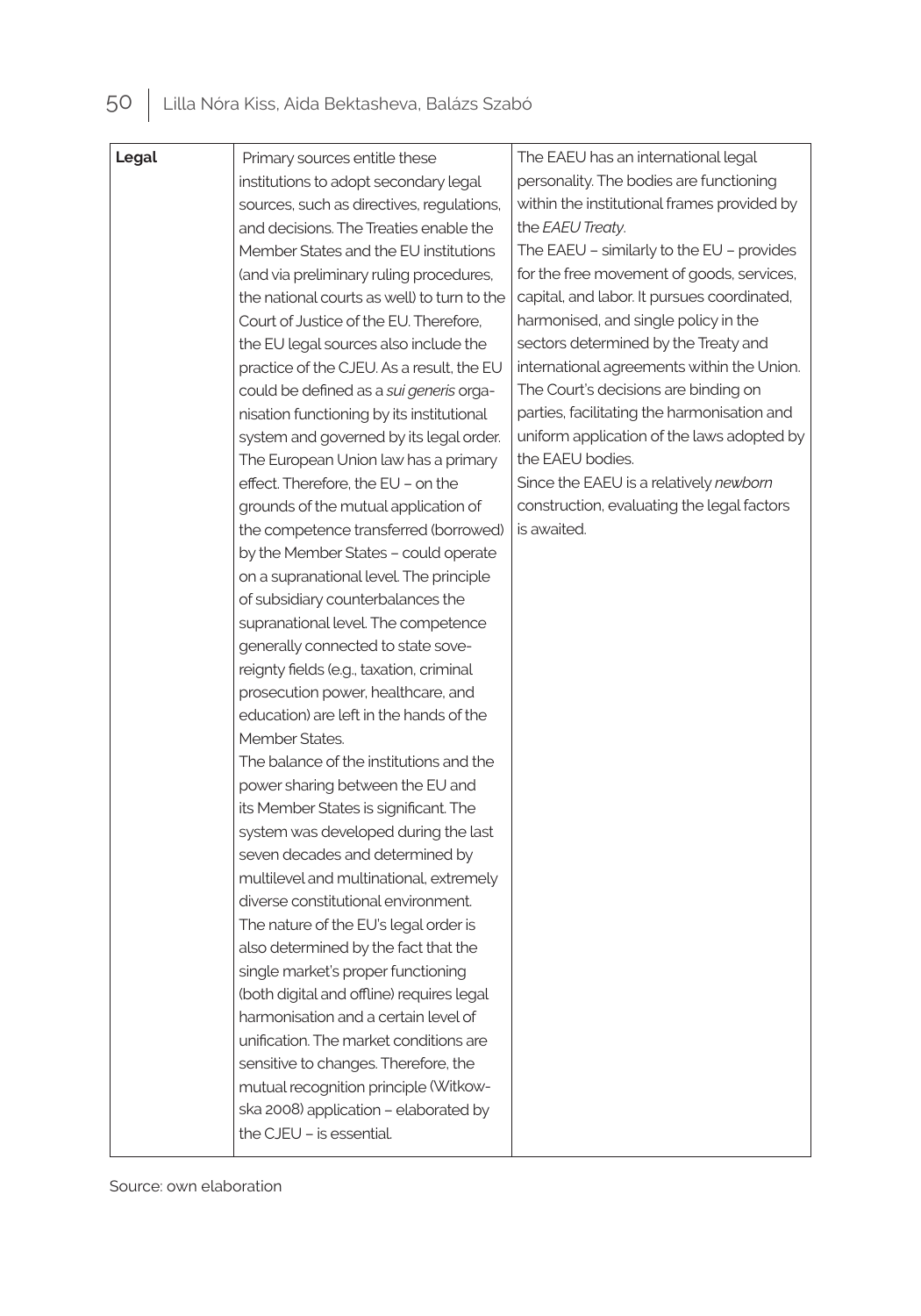# **The Conclusions of the PESTEL-analysis of the EU and the EAEU Ad P) political factors**

The European Union and the Eurasian Economic Union are supranational international organisations operating on a regional basis. They were established for partially similar reasons (ensuring stability and peace in the certain region, reaching economic growth), but at different times and in different political environment. Both were established to reach economic growth rather than meeting purely political ambitions of making Europe or Eurasia '*great again*'*.* However, the political factors were also motivating besides economic issues. The ambition of strengthening the economic power may serve (geo) political purposes *vice versa*.

Some European leaders – such as Robert Schuman – intended to create a federal state from fragmented Europe. By laying down the concept of the "United States of Europe" (see: Schuman 1950), Schuman determined an alternative for the integration, following the USA's model and experience. Others – such as Charles de Gaulle – have stood for the "Europe of Nations" concept. In 2021, the open question of where Europe is heading is still not answered. This is because the European leaders think differently about the future of Europe, just as they did seven decades ago. The legal trap here is the requirement of consensual decision-making on this issue. Europe is fragmented in this sensitive topic. Establishing a federation would mean the resignation from national sovereignty to push all competence to a supranational level, and obviously, there are Member States, which oppose that. Of course, there are other forms and levels of cooperation, such as multispeed Europe concept with differentiated integration fields that work in practice.

The EAEU was created to fill the gap that the collapse of the Soviet Union left in economic sense. The economic pressure and coercion of cooperation could be found in both integration forms. Considering that in the case of the EAEU, the dominant superstate is the Russian Federation in many senses, the political balance may be much different from the European reality. In Europe, the bureaucratic decision-making processes with several checks and balances operate together with unanimous decisions in the most sensitive fields. The decision-making is generally made unanimously in the cases affecting sovereignty, while in other cases by a qualified majority of the Council. Regarding the decision-making of legislative acts (regulations, directives, decisions), the EU is special. The co-decision procedure (ordinary) is the main rule, where the Council and the Parliament are equal collaborators working their drafts on the European Commission's proposal. When the decision-making is extraordinary, on the grounds of the proposal of the Commission, the Council acts alone. However, depending on the type of the process (whether it is consultation or consent procedure), the Parliament's role is different. If the process is consultation, the Council must consult with the Parliament to negotiate and listen. But, if the Parliament disagrees, it only has the opportunity to tell or not to issue an opinion at all. Until the Parliament gives the opinion, the process is not accomplished. When the procedure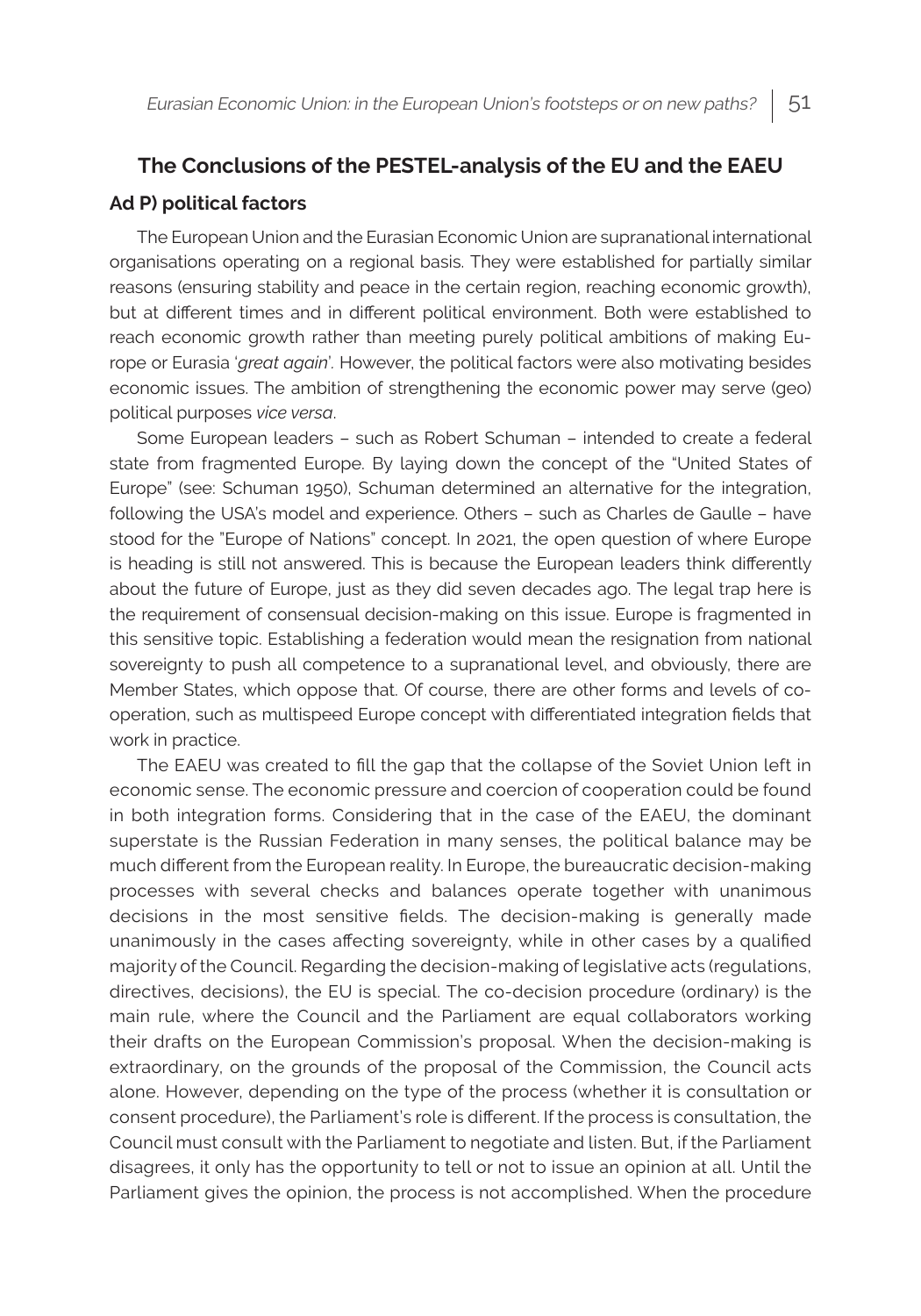is consent, the Parliament needs to agree. If there is a disagreement, the Council cannot adopt the legal act. However, since the Lisbon Treaty extended the scope of the ordinary procedure's application, the consent and the consultation procedures are applied rarely (see: TEU). The EAEU promotes the interstate principle of cooperation. The decision-making procedure in the EAEU is based on the hierarchical principle of decision-making. This means that the Supreme Council's decisions have priority over decisions of the EEC's intergovernmental Council. The adoption of decisions is made in each governing body by consensus (Glittova, Kosov 2016). Although the EAEU has a four-tiered governance structure, that is more pyramidal than the more diffuse decision-making processes in the EU (Mostafa 2015).

A politically important fact is that while the Treaty of Rome calls for an "ever-closer Union", the *EAEU Treaty* does not incorporate such objective. In addition, the *EAEU Treaty* contains shared values of the Member States compared to the EU. This may arise from the differences in Eurasian and European nations' attitudes, cultures and societies or prove that the constitutional systems (value systems) vary. Maybe these values are significant in implicit way too. An ever-closer Union call indirectly incents the Member States to act in this spirit. These magic three words contain all political ambitions, which federalist leader may wish. However, until now, the words were not magical enough to fulfill the integration process as the intention of the Member States lacked to reach that stage. The EAEU intended to create policies – such as Customs Union and the implementation of technical standards – that are limited to those areas strictly necessary for the economic integration (Russell 2017).

From the political viewpoint, we can conclude that both integration forms are economically engaged in their cooperation and have fewer political ambitions. However, in the EU's case, the political objectives have always been clear – since the Treaty of Rome wished for an "ever-closer Union". Even if the road is rocky and not silky, the political and economic ambitions go hand-in-hand. In the case of the EAEU, the political ambitions are not clear, the *EAEU Treaty* does not determine them, neither determines the common values of the Member States. The EU is incorporating the fundamental values of the common constitutional and human right heritage and stand for the respect and spread of these values all over the world. To sum up, the differences in the political factors of the two cooperation forms could be highlighted: the EU is a political actor. At the same time, the EAEU is instead an economic player (now).

### **Ad E) economic factors**

Both integration forms were established to reach mainly economic goals, as mentioned above. Both operate as a common (internal) market with the four freedoms: the free movement of goods, capital, services, and persons (labor). The EU's market serves approx. 450 million consumers, while the EAEU has 184 million. Both markets have a great geo-economic potential. The first difference is that the EU enables people's free movement regardless of their economic value (students, tourists, unemployed, retired – of course with adequate coverage). In contrast, the EAEU enables this only to the workers.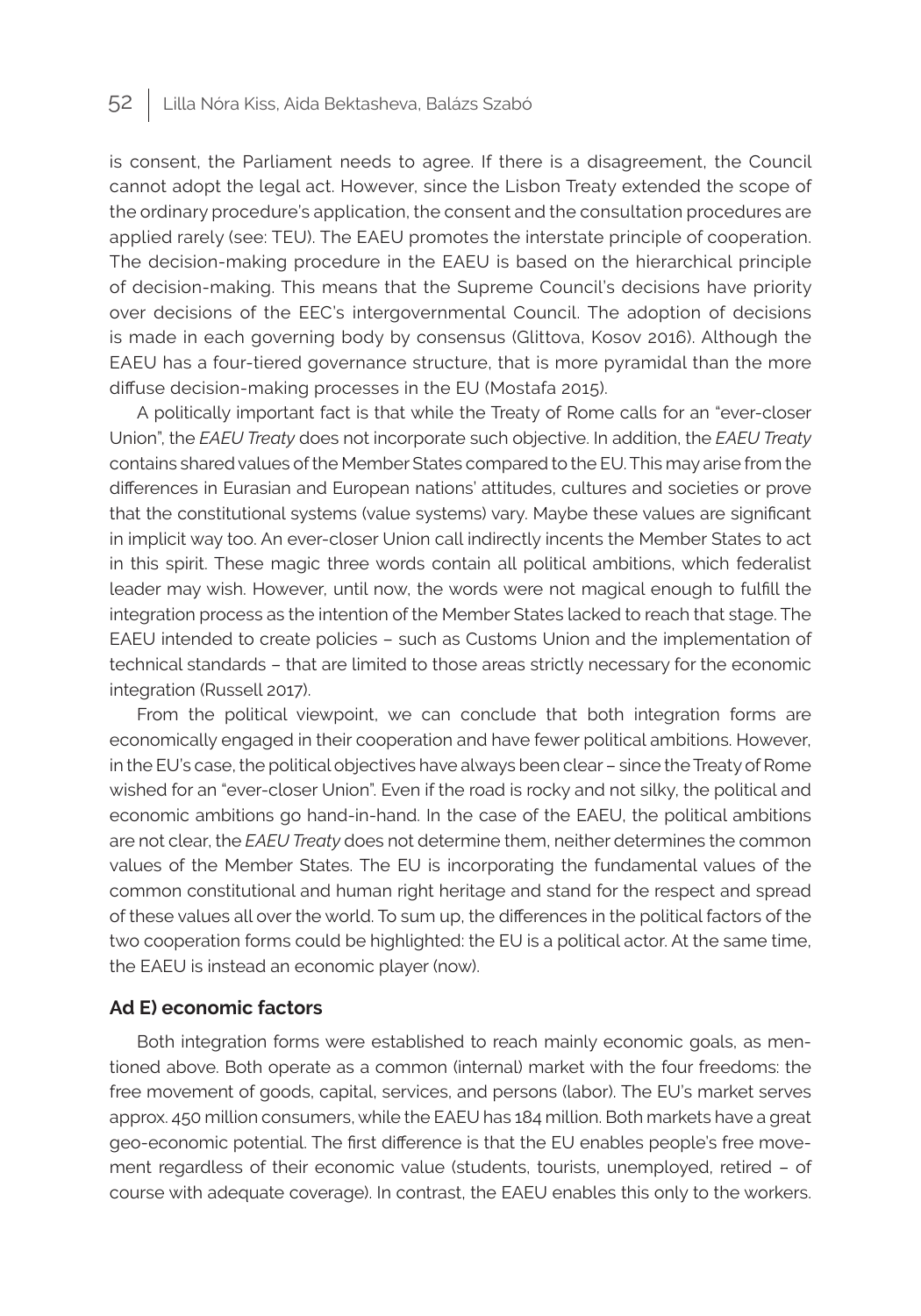The EU is also a monetary union, this is unique compared to the EAEU. According to some authors, no Member State is ready to accept the ruble as a common currency in the EAEU. It has always been unstable, suffering from continuous depreciation and lost value *vis-a-vis* other currencies (Strzelecki 2016).

Eurasian integration's financial mechanisms are implemented within the Eurasian Development Bank (EDB) – which is not a body of the EAEU – and the Eurasian Stabilisation and Development Fund (ESDF). Essentially, the ESDF is a "regional IMF", acting primarily as the lender of last resort in extending public budget loans. It also specialises in preferential lending to finance infrastructure projects (Vinokurov 2017). Then, the Eurasian Intergovernmental Council approves the EAEU budget as a later step (see: EAEU Treaty 2014). The regional competition authority in the EAEU acts within a centralised enforcement mechanism (exclusive competence in dealing with anti-competitive practices in the regional markets) as indicated in the Supreme Eurasian Decision Council (see: UNCAD 2020).

## **Ad S) social factors**

The societies of the EU and the EAEU are both complex, but compared to each other, they seem more unique. We mean that if we look at the EU from the inside, it is wildly heterogenous; however, it seems homogenous if we look from the outside. The same should be valid for the societies of the EAEU. However, the two integration forms are very different from the society's point of view. The European continental legal systems, constitutional traditions, and ancient cultural heritage are very important.

Regarding the EAEU, the Russian Federation and Russian heritage's cultural dominance is tangible. Moreover, the rest of society consists of Russian people, as we mentioned previously. The diversity of the EAEU is a natural reflection of the complex national, historical and cultural composition of the Eurasian region. The EAEU faces substantial challenges in separating from their Soviet past; members are protecting their titular languages (national), nonintegrating diverse ethnic cultures. The Soviet impact could also be reached in the EU. However, the Central-Eastern EU Member States (Hungary, Slovakia, Poland, Czechia, Romania, Bulgaria) and the Baltic States (Estonia, Latvia, Lithuania) had various experiences of the same Soviet sphere. The impact and effect of the Soviet era were much diverse also within the societies. By the 1989–1990 changes in the regime, e.g., in Hungary or in Poland (Wojtaszczyk 1993), the society steps onto a brand new road with much enthusiasm and wish for liberty and freedom. The accession to the European Union of these countries in 2004 was a significant and symbolic decision to belong to Europe and believe in European values.

As we noted, the EU is diverse, multicultural (Kucheryavaya et al. 2020) and multinational environment. This means that the sociological and cultural heritage is as rich as the diversity of the nations. This completed by the introduction of EU citizenship for the Member States' nationals by the Maastricht Treaty in 1992. The supranational status of the Member States' nationals is a direct intention to strengthen the feeling of belonging together (Kiss, Sziebig 2021).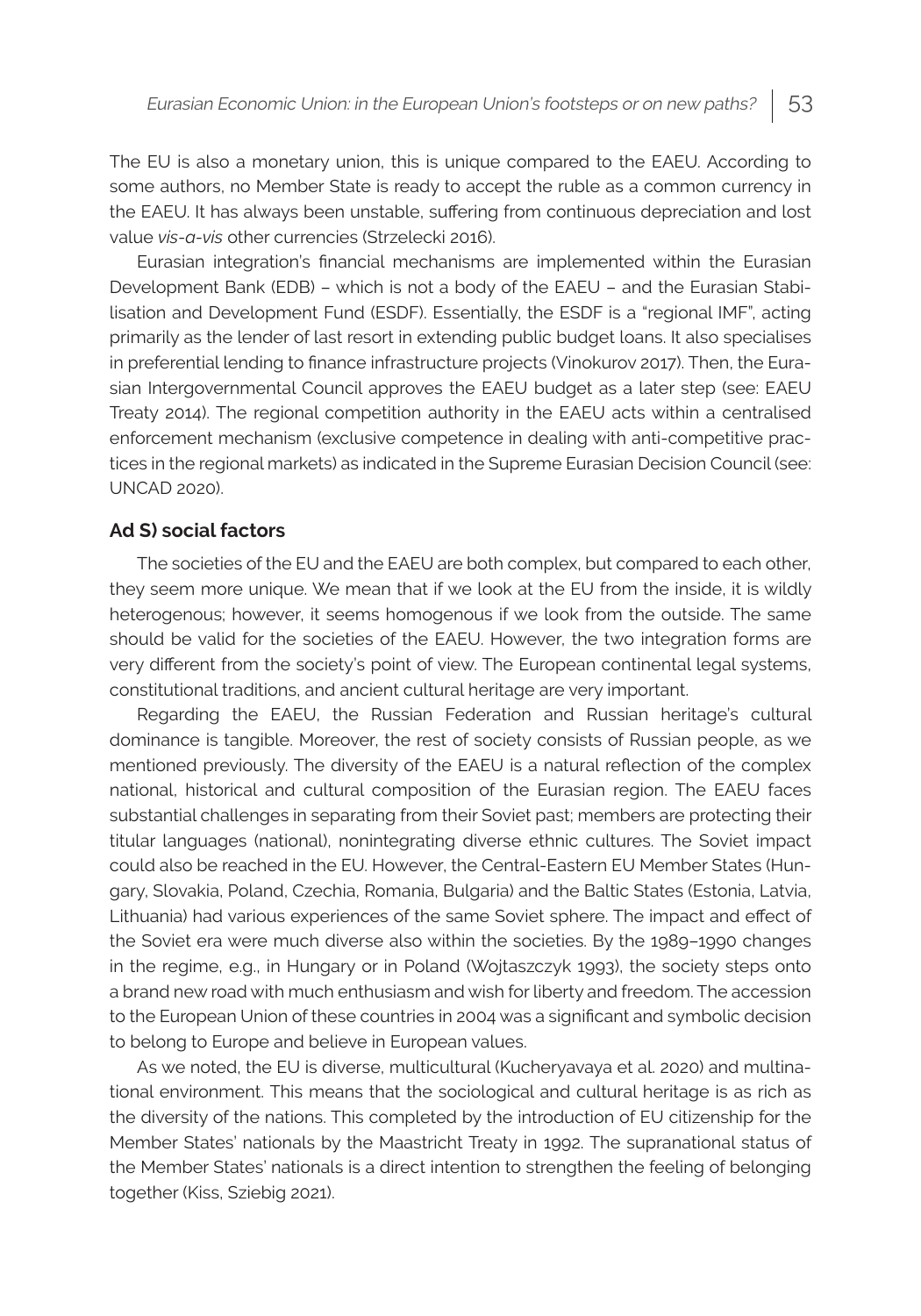The EAEU has no common citizenship yet. Therefore, we cannot compare the features of the supranational citizenship of the two integration forms at this point. Moreover, the EAEU members are relatively new states that are creating their own nations, while facing substantial challenges in separating from their Soviet past, promoting and protecting their titular languages, integrating diverse ethnic cultures and minimising internal disputes, and cooperate with Russia at the same time (Mostafa, Mahmood 2018).

Socially, the geopolitical ambitions of the EU to spread the values of democracy and human rights standards all over the world is a significant factor. The ambitions meet action plans and movements toward humanitarian actions (asylum policies, life-saving campaigns, etc.). The EAEU has only declarative purposes without effective programmes for implementing such standards. According to the *EAEU Treaty*, the citizens' national treatment regards social security, including health care, is applied.

We have to add that these ambitions to protect human rights globally came up later, not directly in the beginning of the EU integration. The aims met political intentions (having influence externally) and economic circumstances. However, the core of the European value-system is humanitarian. The economic pressure of respecting human rights around the world is very significant. If we consider that global supply chains may be abolished if one member tramples human rights with his foot… We may understand the economic interest behind compliance. In addition, the value of life, health, and freedom of decision (eg., religion, self-management, etc.) is higher in Europe than in other places. The European culture is proud of being humanitarian and focusing on fundamental rights.

## **Ad T) Technological factors**

The EU is committed to achieving a digital future for cooperation in several fields, as mentioned above. The EU's digital policy is directly linked to the objective of achieving economic growth and prosperity parallel to transforming green.

In 2016, the EAEU started developing proposals on forming a digital space. The vision of the EAEU common digital space is based on the creation of a common, secure, scalable digital infrastructure and platforms for the development of the Union's digital economy, which would include broadband internet access in all countries of the Union and would create opportunities for the emergence of innovative industries, new types of services, new jobs, growth and increased efficiency of interactions between countries (World Bank Group 2017).

### **Ad E) Environmental factors**

The European environmental programmes are focused on achieving the European Green Deal and, in general, the green transition. The legal basis for the actions on the EU level is granted by Articles 11, 191, and 193 of the TFEU. According to that, the EU is competent to act in all environmental policy (air and water pollution, waste management, and climate change). Its scope for action is limited by the principle of subsidiarity and the requirement for unanimity in the Council in the fields of fiscal matters (such as environmental taxes), town and country planning, land use, quantitative water resource management, choice of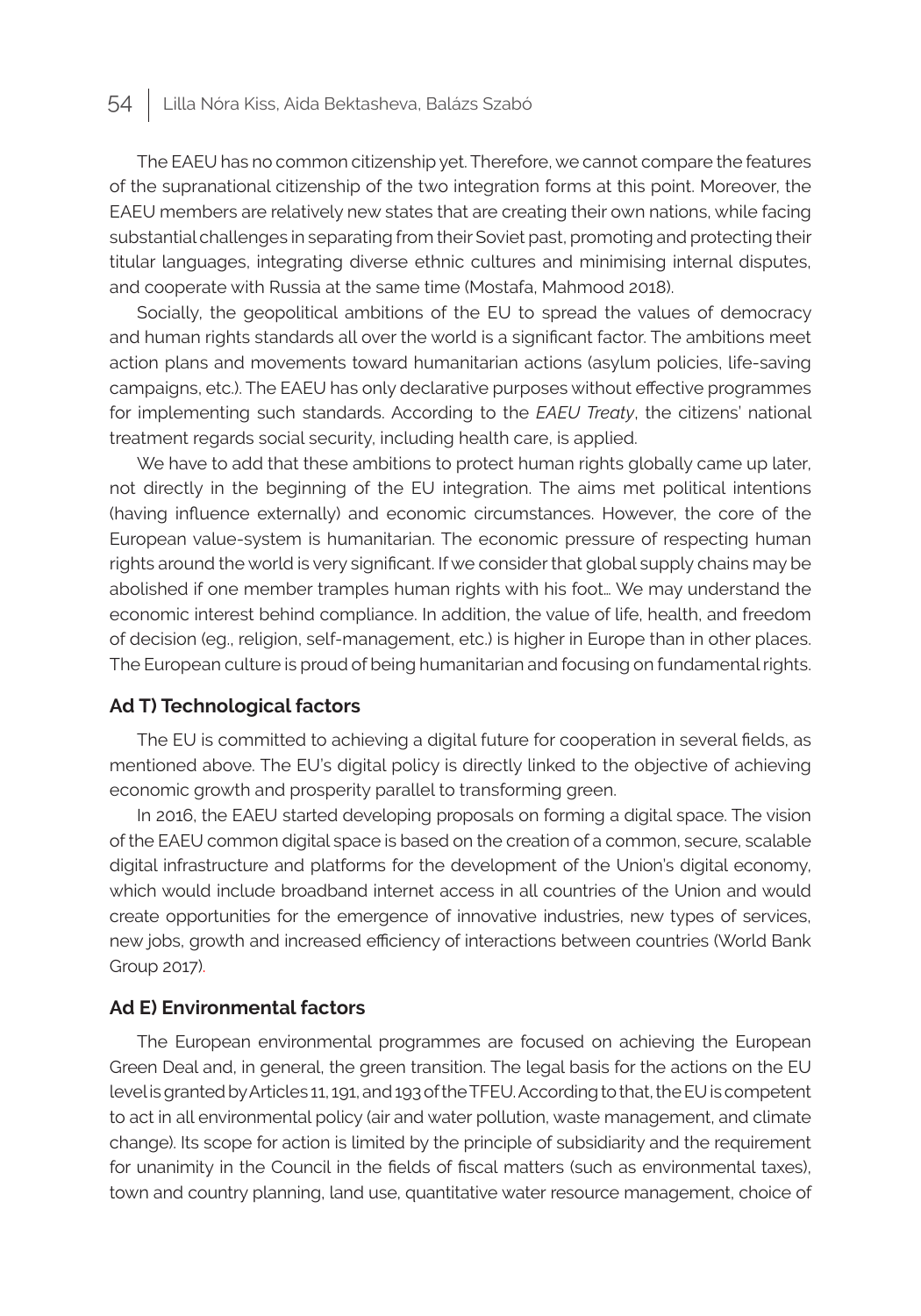energy sources (eg., renewable and fossil) and structure of energy supply (see: European Paliament 2021). The European environment policy dates back to the European Council held in Paris in 1972, at which the Heads of State or Government (in the aftermath of the first UN conference on the environment) declared the need for a Community's environment policy flanking economic expansion and called for an action programme (see: European Paliament 2021). The Single European Act entered into force in 1987 introduced a new "Environment Title", which provided the first legal basis for a common environmental policy. The Treaty of Maastricht (entered into force in1993) made the environment an official EU policy area, introduced the co-decision procedure, and made qualified majority voting in the Council the general rule. The Treaty of Amsterdam (entered into force in 1999) established the duty to integrate environmental protection into all EU sectoral policies to promote sustainable development. "Combating climate change" became a specific goal with the Treaty of Lisbon (entered into force in 2009), as did sustainable development in relations with third countries. Legal personality now enabled the EU to conclude international agreements (see: European Paliament 2021). The European environment policy applies the "polluter pays" as a general principle and the principle of prevention, precaution, and rectifying pollution at source. The European level policy consists of Environment Action Programmes, horizontal strategies, international environmental cooperation (eg., together with the UN), implementation, enforcement and monitoring, environmental impact assessment, and public participation. The different institutions have various roles in the policy-making and enforcement, later, during the supervision. The operative implementation is in the hands of the Member States. The European Commission (2019–2024) led by Ursula von der Leyen, was nominated as a priority of the next five years to deliver the green transition. The *European Green Deal* provides an action plan to boost resources' efficient use by moving to a clean, circular economy, and restore biodiversity and cut pollution. The plan outlines investments needed and financing tools available. It explains how to ensure inclusive transition. The EU is very ambitious, aims to be climate neutral by 2050. In order to reach that, an approx. 40% decrease in emission is expected by 2030. The Commission also proposed a European Climate Law (a regulation) to turn the political commitment towards green transition into a legal obligation (European Commission 2021). This ambition of the EU is extraterritorial. All service providers and factories intend to participate in the single market as actors need to meet the criteria and standards. Therefore, the market interest may pressure third country providers and producers to turn green. Thus the policy has an extraterritorial scope as a result.

Regarding the EAEU, we could add that Belarus, Russia, Kazakhstan and Kyrgyzstan have submitted GHG (Greenhouse Gas) target type pledges, and Armenia has agreed to take nationally appropriate mitigation actions. All countries have adopted the COP21 Paris climate deal (see: Eurasian Development Bank 2017). While the EU has common policy in environmental issues besides fulfilling international obligations arising from UN and other partnerships, the EAEU has no common standards. The EAEU meets and intends to meet its obligations arising from international relations, but it had not defined its parameters and ambitions or separated action plans.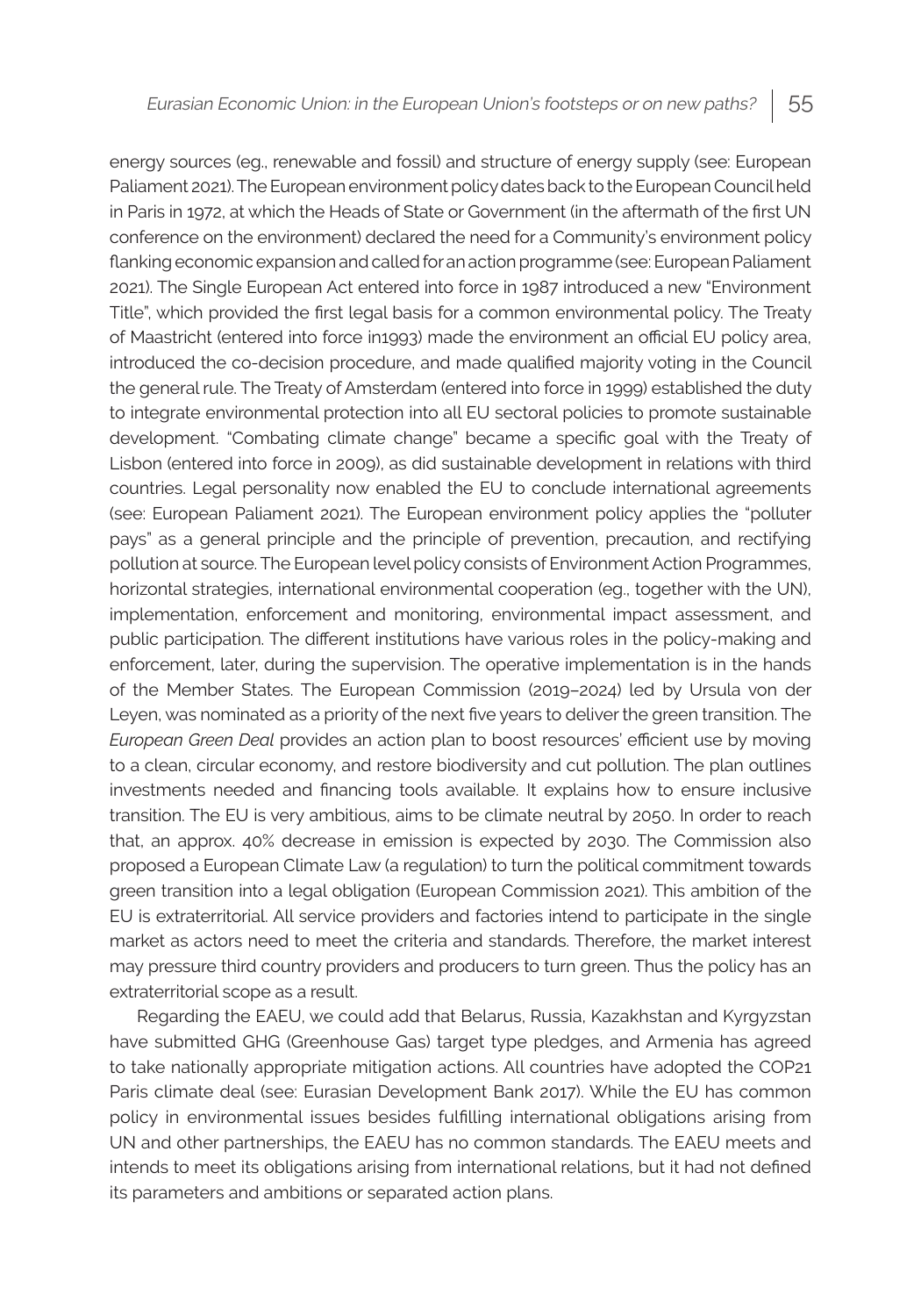## **Ad L) Legal factors**

The legal factors of the EU are complex due to the nature of the supranational international organisation that has some federal and some intergovernmental elements at the same time, and functions on a clear and risky balance of the mutual respect of diversity, and the common application (rare clear transfer) of the competences. The Treaties define the EU legal sources. The primary sources – such as the Treaties – define the institutions' exact frames. On this basis, the institutions adopt secondary legal sources that determine the single market's policy areas and standards, etc. The decision-making is happening on the proposal of the Commission, but adopted together by the Council (representing the Member States by the ministers in charge) and the Parliament (directly elected by the EU citizens). This balance among the institutions and the Member States symbolises the special, *sui generis* legal order of the EU. The content of the legal sources is not obvious; the CJEU is there to serve as an exclusive and "official interpretator" of the texts. By the case law of the CJEU, now the EU legal order is a complex, principle led mix of continental and common law traditions.

The EAEU is similar to the EU in defining the *EAEU Treaty* as a primary "governing law". According to the *EAEU Treaty*, the legal framework of the EAEU consists of various types of international treaties. The Union's law should be supplemented by decisions of the EAEU, the intergovernmental Council, and the EEC. The *EAEU Treaty* declares in Article 2 that policies implemented by the Member States in various areas suggesting the harmonisation of legal regulations, including these based on decisions of the bodies of the Union, to the extent required to achieve the objectives of the Union. Article 34 of the *2011 Treaty on the Eurasian Economic Commission*<sup>2</sup> , such disputes regarding the interpretation and implementation of the Treaty are resolved first through "consultations and negotiations between the parties involved". The case can be referred to the Court only if consensus has not been reached within six months. Therefore, this caveat might significantly slow down the dispute-resolution process, should a particularly contentious yet urgent issue arises (Blockmans et al. 2012). The mandatory consequences of the institutionalised regime of the EAEU arise from decisions of the EAEU Interstate Council, Court and powers of the EEC to supervise legislation application like in EU also (EAEU Treaty 2014).

The EAEU Court does not consider complaints of citizens of national states on violation of their rights and national acts adopted, for example, in contrast to decisions of the Eurasian Commission. However, they are directly applicable in the Member States territories, do not have an absolute priority, recognised at the Eurasian and national levels in relation to acts of national legislation.

The EEC powers to supervise the application of European Union law and court decisions are derived from an EU acquis. Thus, if the Member State violates the provisions of the ECU Treaty or ECE decisions, the board with 2/3 of the votes can notify the Member State of eliminating the violation (Madalina 2016). In case the Member State fails to comply, the

<sup>2</sup> entered into force on 1 January 2012 for Belarus, Kazakhstan and Russia.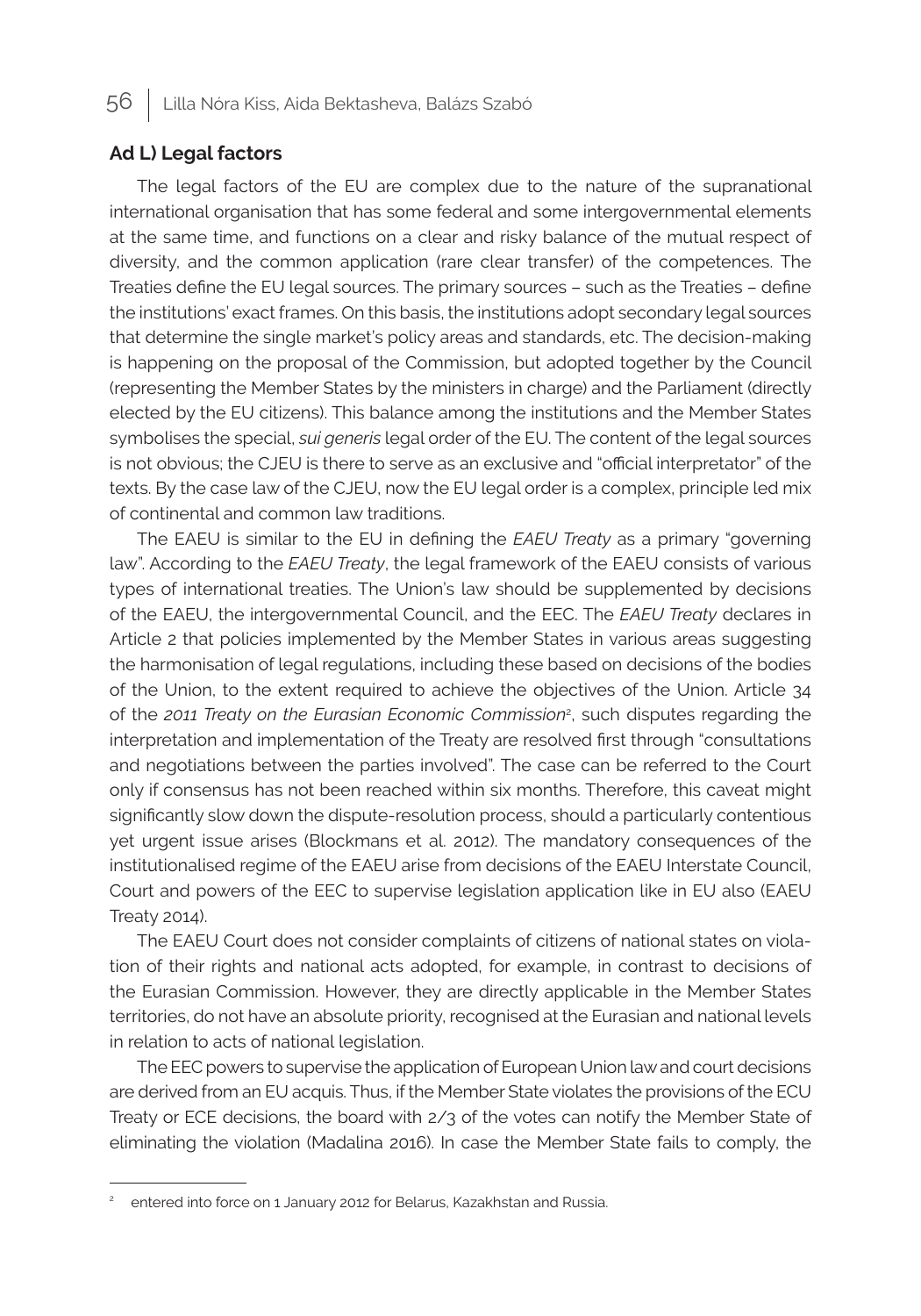matter is transferred to the Council. In the persistent breach from the Member State, the Council may refer the case to the Court (Blockmans et al. 2012). The Court's decisions are binding (EAEU Treaty 2014).

Member States can also raise issues concerning the compliance of international agreements within the EAEU. In addition to this, the compliance of other Member states with EAEU law, the compliance of the decisions of the main regulatory body – the Eurasian Economic Commission with EAEU law and challenge an action (or inaction) of the Commission. These procedures can be respectively classified as infringements, actions for annulment, and failures to act (Karliuk 2017).

## **Concluding remarks on the results of the PESTEL-analysis**

After the complex analysis and evaluation of the two integration forms by applying the PESTEL method, we conclude that the EAEU and the EU have similarities in forming supranational organisations in a multicultural environment. However, the results are various in each factor. The EU is very special among the international organisations due to its above-mentioned *sui generis* features and the social, cultural and historical heritage that formed its constitutional and legal characteristics.

Our conclusions are the following:

- 1) The EU may serve as a good example of multilateral and multilevel cooperation mixing supranational and intergovernmental elements. The EAEU draws from these features. A significant example of copying the EU is the institutional system of the EAEU that is a not so balanced copy of the EU's institutions. The balance – as the European traditions are committed to the division of powers draw by Montesquieu – is much different among EU institutions than in the EAEU's case. However, the bodies' functions and competence draw by the *EAEU Treaty* is similar to the European model.
- 2) The EU defines the equality of the Member States. In several institutional mechanisms (such as consensual decision-making, where every state has one vote regardless of the state's size), this is strictly respected. In the case of the EAEU, there is no balance, the Russian Federation has an overwhelming dominance in all areas of the Union. This incongruence would be most prevalent if the EAEU would move towards further integration and a deeper political union (Umland 2011).
- 3) The circumstances and intention of the establishment of the EU and EAEU are much different (regardless of the common economic pressure). Thus, the outcomes of the process from a political point of view is different – at least at this stage. The EU was formed in a fragmented post-World War II Europe with little political motivation but much more economic interdependence of the founders. However, the political pressure of cooperating on the Western part of Europe pushed by the fear of Soviet ingestion was also a dominant – but indirect – factor in our opinion. The creation of the EAEU was necessary economically to replace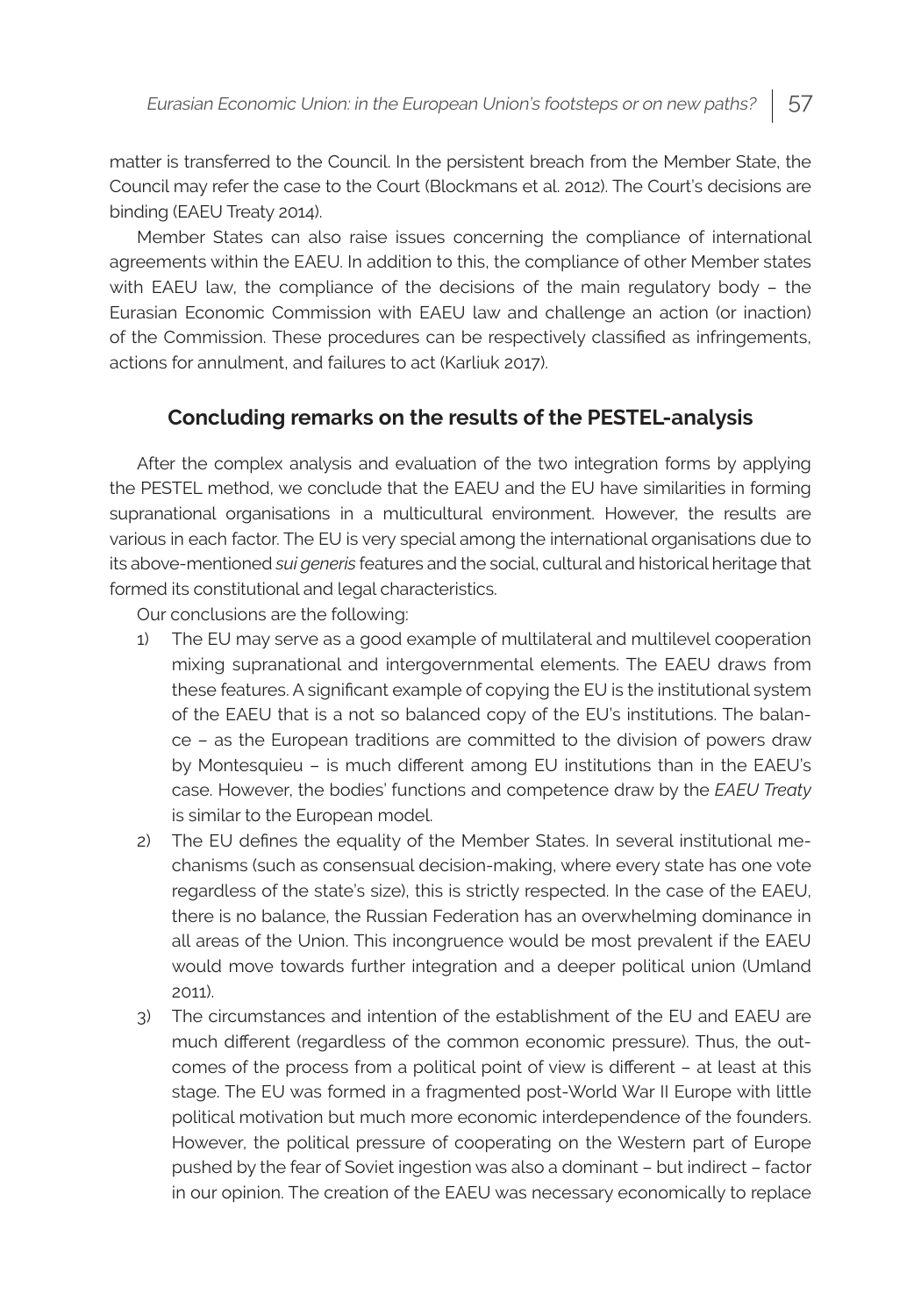and reform the former Soviet Union's interest sphere, however under modern market conditions. Therefore, the Russian dominance is obvious from the political perspective. In addition, owning 85% of the territory and nearly 80% of the population serves this ideological dominance.

- 4) Economically, establishing a Customs Union is similar to a common trade zone for the Member States. The free movements of the EU are copied almost entirely. The EAEU also introduces production standards and market access requirements, such as the EU and its ancestors did. Moreover, the EAEU signed agreements with Vietnam, Iran, Serbia and Singapore, and negotiates with Egypt, Israel and India the establishment of the free trade zones. This trade politics is similar to the EU's ambitions and achievements (agreements with Canada and Turkey). The EAEU is cautious about establishing a free trade zone with China, its largest trading partner.
- 5) In the last seven decades, the crises (oil, economic, migration, COVID-19, etc.) took the EU to the test of survival. Some competence became more supranational, while other issues were better solved on national or regional levels. These facts formed the EU's current picture and determine the discourse on its future. The EAEU – as it is a new integration model – did not face together these challenges, at least, not in this form of their cooperation. Therefore, the first real crisis they face is the current health pandemic. The evaluation and outcome is awaited.
- 6) The EU is functioning on the grounds of a principle-led legal environment, in which the respect for diversity and the promotion of the respect of human rights all over the world, is unquestionable. The EAEU's Member States are contracting parties of international human rights' conventions; however, the integration is less motivated in spreading the peace in third countries. Moreover, institutions' balance is not granted as the Supreme Council is above the others. The *EAEU Treaty* determines this imbalance.
- 7) The two integration forms are much different from each other regarding the social factor. The EU citizens are connected by the creation of a supranational *status civitatis*. This is complemented by relatively similar lifestyle and system of values. The common lifestyle is a priority of the current Commission – going to be promoted by some policies facilitating citizens' rights in the EU. On the other hand, the People of Europe are very diverse, because all nations have different cultural and historical influences. Maybe we can conclude that in Europe we have more in common than what separates us. In the case of the EAEU, this cultural and social factor is similar in the sense that Russian, Kyrgyz, Kazakh, Armenian and Belarusian people have some common values and traditions. However, they do not have common citizenship at this moment. Their legislative and policy documents do not usually strengthen the feeling of belonging together. The EAEU does not encourage its citizens to unify or move towards a federation. Even if Russia may have been suffering from a certain level of "empire syndrome" since the breakup of the Soviet Union, it is not interested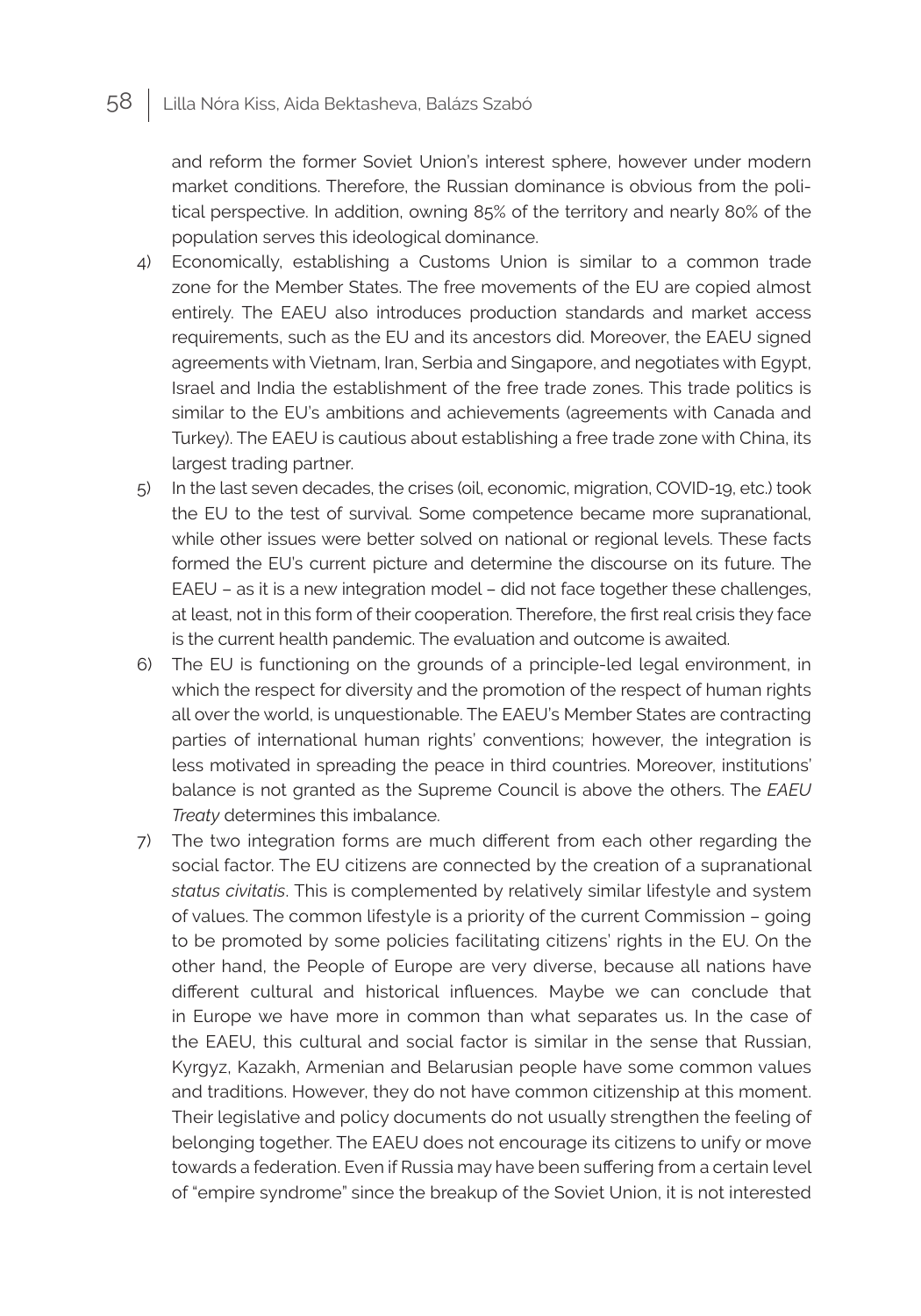in forcing a federation among Eurasian states. The reason is that Russia has a significant dominancy in the Union.

- 8) Technologically and environmentally, both integrations have ambitions but differently. The EU applies common policies, adopts legislation and urges cooperation, while the EAEU follows the trends by contracting the international conventions on environment protection, but does not take active steps to be a leader. Regarding the technical issues, the EAEU is motivated, and their interests are interlinked with economic development reasons. We can conclude that the EU's digital agenda is much more complicated than the EAEU's policy.
- 9) We often hear from politicians that the strategic aim is "the EU open to the world". This defines the geopolitical ambition of the EU to take global leadership in several dimensions. One is related to the above-mentioned system of values, namely, promoting fundamental rights' standards and democracy within and outside the EU. The EAEU has a modest regional agenda with no ambition to promote its principles in its relations with the external world (Petrov, Kalinichenko 2016).

After comparing the EU and the EAEU and drawing the above-mentioned conclusions, we have to sum up the answer to our hypothesis.

We hypothesised that the EU's positive results of regional international cooperation evidenced in the last seven decades might serve as an example to follow for the EAEU in many aspects. We assumed that the EU is a regional cooperation model that can prove the "good" and "best practices" of economic integration, legal harmonisation, and institutional balance on the supranational level. We can finally conclude that these hypotheses were proved during our analysis.

However, the diversity of the nations and languages, the constitutional systems and legal regimes, and the integration attitude are generators of tensions and future conflicts within the integration. Especially, until the balance of the institutions and the Member States are not defined clearly. Thus, it is expected to experience further tensions within the EAEU unless the Russian dominance is weighted or consolidated. The cooperation and integration process shall be based on a mutual wish and not on potential. Therefore, the *copy-and-paste* of the EU model in Eurasia in the same way is neither possible nor recommended. In our opinion, the EAEU is only partially following the EU's path: even if the processes are similar, the results are different, because the main determinators are not equal.

**Lilla Nóra Kiss** – PhD, LL.M., formerly (at the time of writing this article) was a researcher and lecturer at the Department of European Law at the Faculty of Law, University of Miskolc. At the time of publication, she is a Post-doctoral Research Fellow at the Antonin Scalia Law School, George Mason University, Virginia (USA). Research interests: European Union law, international law, Comparative Constitutional law, integration studies, social media, Brexit.

**Lilla Nóra Kiss** – doktor, LL.M., wcześniej była pracownikiem naukowym i wykładowcą w Katedrze Prawa Europejskiego na Wydziale Prawa Uniwersytetu w Miszkolcu. Obecnie jest stypendystką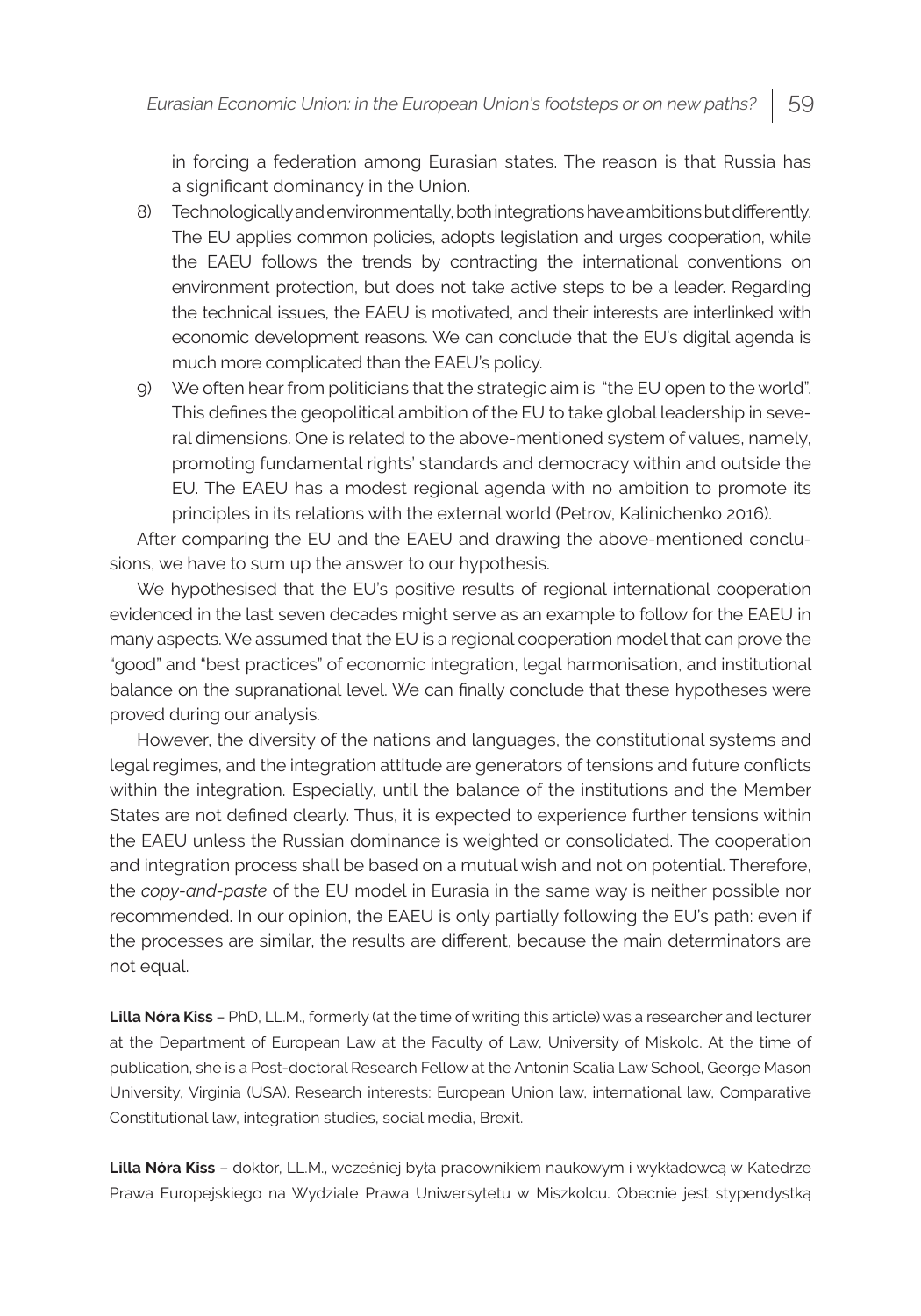post-doc na Wydziale Prawa w *Antonin Scalia Law School* na Uniwersytecie George'a Masona w Wirginii (USA). Zainteresowania naukowe: prawo Unii Europejskiej, prawo międzynarodowe, porównawcze prawo konstytucyjne, studia integracyjne, media społecznościowe, Brexit.

**Aida Bektasheva** – LL.M., a PhD student at the Department of European and Private International Law at the University of Miskolc. Research interests: European Union law, international private Law, Eurasian Economic Union, investment law.

**Aida Bektasheva** – LL.M., doktorantka w Katedrze Europejskiego i Międzynarodowego Prawa Prywatnego na Uniwersytecie w Miszkolcu. Zainteresowania naukowe: prawo Unii Europejskiej, międzynarodowe prawo prywatne, Eurazjatycka Unia Gospodarcza, prawo inwestycyjne.

**Balázs Szabó** – PhD, a professor's assistant at the Department of Public Administration Law at the University of Miskolc. Research interests: Public Administration, European Union law, E-administration, M-administration, modernisation.

**Balázs Szabó** – doktor, adiunkt w Katedrze Prawa Administracji Publicznej Uniwersytetu w Miszkolcu. Zainteresowania naukowe: Administracja Publiczna, Prawo Unii Europejskiej, E-administracja, M-administracja, modernizacja.

## $\bullet$  References:

- AKOPOVA Elen, NURSAPA Assiya, KUDERIN Ilyas (2018), *Current environmental problems in member states of the Eurasian EconomicUnion,* "International Environmental Agreements: Politics, Law and Economic", vol. 18, p. 529–539. DOI: 10.1007/s10784-018-9402-4
- ANGYAL Zoltán (2020), *Úton a digitális egységes piac felé*, "Miskolci Jogi Szemle", vol. XV, issue 3, p. 5–13. BLANK Stephen (2014), The intellectual origins of the Eurasian Union project, in: S. Frederick Starr, Svante E. Cornell (eds), *Putin's grand strategy: The Eurasian Union and its discontents,*Washington D.C.
- BLOCKMANS Steven, KOSTANYAN Hrant. VOROBIOV Ievgen (2012), *Towards a Eurasian Economic Union: The challenge of integration and unity,* Brussels: CEPS.
- CIA (2021), *The World Factbook,* https://www.cia.gov/the-world-factbook/countries/european-union/ (25.01.2021)
- DRAGNEVA Rilka, WOLCZUK Kataryna (2013), *Commitment, asymmetry and flexibility: making sense of Eurasian economic integration*, in: R. Dragneva, K. Wolczuk (eds), *Eurasian Economic Integration: Law, Policy and Politics,* Edward Elgar Publishing.
- EAEU Treaty (2014), Treaty on the Eurasian Economic Union, signed in Astana, 29 May 2014.
- EAEU (2021), *EAEU Official information,* http://www.eaeunion.org/#about-info (25.01.2021)
- ERDŐS Éva (2019), *The tendencies of direct tax harmonization Tackling the digital tax avoidance*, "Curentul Juridic", vol. 76, issue 1, p. 108–120.
- EURASIAN DEVELOPMENT BANK (2017), *Eurasian Economic Integration 2017,* Report 43, EDB Centre for Integration Studies, Moscow.
- EURASIAN DEVELOPMENT BANK (2019), *Eurasian Economic Integration 2019,* Report 52, EDB Centre for Integration Studies, Moscow.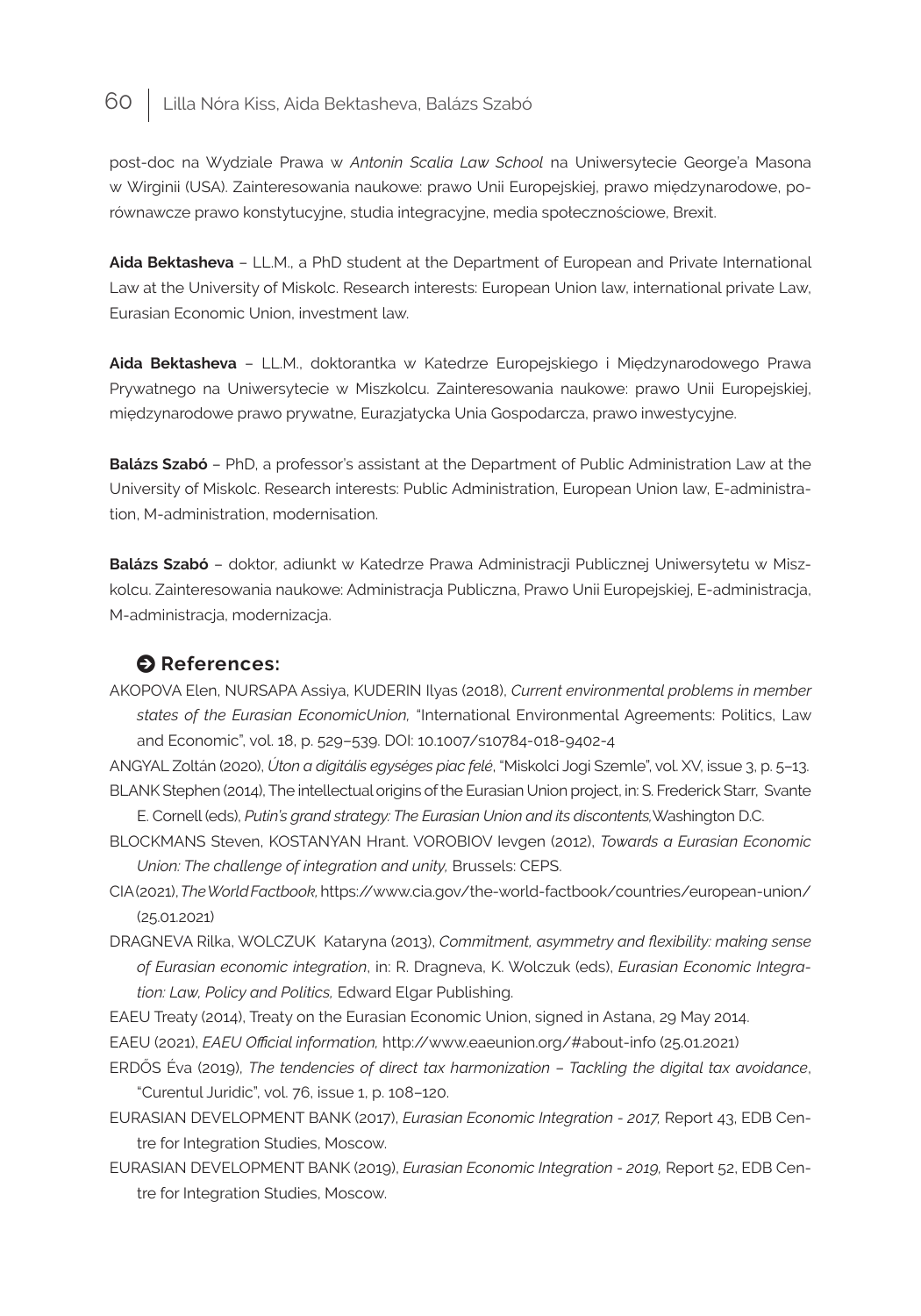- EUROPEAN COMMISSION (2020), *Shaping the Digital Single Market,* https://ec.europa.eu/digital- -single-market/en/shaping-digital-single-market (29.10.2020)
- EUROPEAN COMMISSION (2021), *A European Green Deal,* https://ec.europa.eu/info/strategy/priorities-2019-2024/european-green-deal\_en (14.07.2021)
- EUROPEAN COMMISSION (2015), *COP21 UN Climate Change Conference,* Paris, https://ec.europa. eu/info/priorities/energy-union-and-climate/climate-action-decarbonising-economy/cop21- -un-climate-change-conference-paris\_en (30.11.2015)
- EUROPEAN COUNCIL (2021), *A digital future for Europe,* https://www.consilium.europa.eu/en/policies/a-digital-future-for-europe/ (21.10.2021)
- EUROPEAN PALIAMENT (2021), *Environment policy: general principles and basic framework,* https:// www.europarl.europa.eu/factsheets/en/sheet/71/environment-policy-general-principlesand-basic-framework (27.01.2021)
- GLITTOVA Yana, KOSOV Yury V. (2016), *Comparative Institutional and Political Analysis of the European and Eurasian Integration,* "Administrative Consulting", no.7, p. 27–40.
- GÜLTEKIN-VÁRKONYI Gizem, KERTÉSZ Attila, VÁRADI Szilvia (2021), *Application of the General Data Protection Regulation for Social Robots in Smart Cities*, in: *Handbook of Smart Cities,* Cham: Springer.
- ANDRAŠKO Jozef, MESARČÍK Matúš, HAMUĽÁK Ondrej (2021), *The regulatory intersections between artificial intelligence, data protection and cyber security: challenges and opportunities for the EU legal,* "AI & SOCIETY", vol. 36, p. 623–636. DOI: 10.1007/s00146-020-01125-5
- HAUKKALA Hiski (2013), *The impact of the Eurasian Customs Union on EU-Russia relations*, in: R. Dragneva, K. Wolczuk (eds), *Eurasian Economic Integration: Law, Policy and Politics,* Edward Elgar Publishing, p. 163–178.
- IISD (2020), *New EU Budget and Recovery Fund: Green Stimulus and Climate Budget Cuts*, International Institute for Sustainable Development, https://www.iisd.org/sustainable-recovery/news/neweu-budget-and-recovery-fund-green-stimulus-and-climate-budget-cuts/ (18.12.2020)
- JANUSZ-PAWLETTA Barbara (2015), *Current legal challenges to institutional governance of transboundary water resources in Central Asia and joint management arrangements*, "Environmental Earth Sciences", vol. 73 (2), p. 887–896.
- KARLIUK Maksim (2017), *The Limits of the Judiciary within the Eurasian Integration Process*, in: Angela Di Gregorio, Arianna Angeli (eds), *The Eurasian Economic Union and the European Union: Moving toward a Greater Understanding Hardcover,* The Hague: Eleven international Publishing, p. 171–183.
- KERIKMÄE Tanel, DUTT Pawan Kumar (2014), *Conceptualization of Emerging Legal Framework of E- -Regulation in the European Union,* in: T. Kerikmäe (ed.), *Regulating eTechnologies in the European Union,* Springer. DOI: 10.1007/978-3-319-08117-5\_2
- KINYAKIN Andrey A., KUCHERIAVAIA Svetlana (2019), *The European Union vs. the Eurasian Economic Union: "integration race 2.0"?*, "Przegląd Europejski", no. 3/2019.
- KIRKHAM Ksenia (2016), *The formation of the Eurasian Economic Union: How successful is the Russian regional hegemony?,* "Journal of Eurasian Studies", vol. 7*,* issue 2, p. 111–128. DOI: 10.1016/j. euras.2015.06.002
- KISS Lilla Nóra (2019), *The optician"s dilemma: Can all these lenses be polished into the same frame or do we need new frames, too? − BREXIT: Time to reform EU citizenship?,* "Currentul Juridic"*,* vol. 77, no. 2, p. 21–37.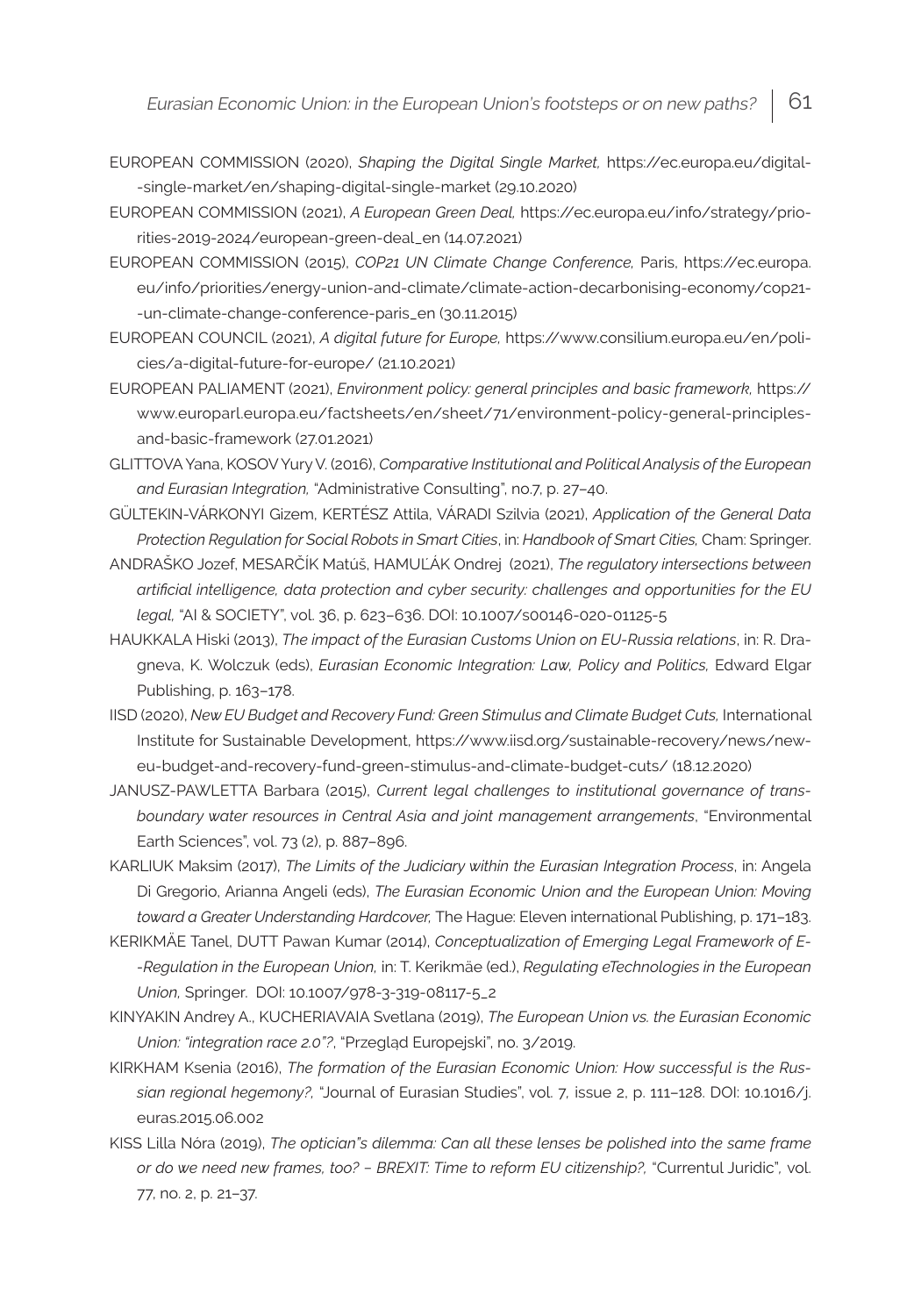- KISS Lilla Nóra (2020a), *A General Summary on Geo-Blocking in the EU*, "European Studies: The Review of European Law Economics and Politics", vol. 6, p. 93–105.
- KISS Lilla Nóra (2020b), Az Unióból való kilépés főbb jogi, intézményi és társadalmi vonatkozásai. Első kiadás szerk. Miskolc-Egyetemváros: Miskolci Egyetem Állam- és Jogtudományi Kar.
- KISS Lilla Nóra, SZIEBIG Orsolya Johanna (2021), *European Way of Life: Making an omelette without breaking the eggs?,* https://www.constitutionaldiscourse.com/post/lilla-n%C3%B3ra-kissorsolya-johanna-sziebig-european-way-of-life (27.01.2021)
- KOFNER Yuri (2019), *Pragmatic Eurasianism: Four Approaches for Better Understanding the Eurasian Economic Union,* "New Eastern Europe", 15.03.2019.
- KASYANOV Rustam A. (2019), *The EU Experience as a Model for the Development of a Single Financial Market Regulation in the Eurasian Economic Union (EAEU),* "European Company and Financial Law Review", vol. 16, no. 5, p. 592-621.
- KUBICEK Paul (2009), *The Commonwealth of Independent States: An example of failed regionalism?,* "Review of International Studies", p. 237–256.
- KUCHERYAVAYA Elena V., WITKOWSKA Marta, KALINOVSKAYA Viktoriya, SELEZNEV Pavel, ZUBA-NOVA Svetlana, Aleksey FEDYAKIN (2020), *The multiculturalism policy in Europe*, "Online Journal Modelling The New Europe"*,* no. 32/2020. DOI: 10.24193/ojmne.2020.32.04
- LARUELLE Marlène (2012), *Russian Eurasianism: Ideology of an Empire,* Baltimore.
- LUKÁCS Éva, MOLNÁR Tamás (2014), *Hungary. Citizenship within Directive 2004/38/EC stability of residence for Union citizens and their family members*, in: *Union Citizenship: Development Impact and Challenges,* Copenhagen.
- MADALINA Sisu-Vicari (2016), *The Eurasian Economic Union- Approaching the Economic Integration in the Post-Soviet Space by EU-Emulated Elements*, "Revue Interventions Economiques", vol. 55. DOI: 10.4000/interventionseconomiques.2823
- MAKSÓ Bianka (2017), *Concepts and Rules in the General Data Protection Regulation,* Conference Paper, MultiScience – XXXI. microCAD International Multidisciplinary Scientific Conference University of Miskolc, Hungary, 20-21 April 2017. DOI: 10.26649/musci.2017.104
- MOSTAFA Golam (2015), *Economic Integration in Eurasia: Challenges and Opportunities,* Dhaka, Bangladesh, BIAM Foundation.
- MOSTAFA Golam, MAHMOOD Monowar (2018), *Eurasian Economic Union: Evolution, challenges and possible future directions*, "Journal of Eurasian Studies", vol. 9, issue 2, p. 163–172. DOI: 10.1016/j. euras.2018.05.001
- MONTESQUIEU Charles Louis (1748), *De l'esprit des lois,* Paris.
- MOLCHANOV Mikhail A. (2015), *Eurasian Regionalisms and Russian Foreign Policy,* Routledge.
- NAGY Zoltán (2019), *A kriptopénzek helye és szerepe a pénzügyi rendszerben,* "Miskolci Jogi Szemle: A Miskolci Egyetem Állam- és Jogtudományi Karának Folyóirata", vol. 14/2, p. 5–14.
- PATÓ Viktória Lilla (2021), *Újabb mérföldkőhöz érkezett az Európai Bizottság a Digitális Európa felé vezető úton,* https://eustrat.uni-nke.hu/hirek/2020/12/16/ujabb-merfoldkohoz-erkezett-azeuropai-bizottsag-a-digitalis-europa-fele-vezeto-uton (16.12.2020)
- PETROV Roman, KALINICHENKO Paul (2016), *On Similarities and Differences of the European Union and Eurasian Economic Union Legal Orders: Is There the 'Eurasian Economic Union Acquis'?,* "Legal Issues of Economic Integration", vol. 43(3), p. 295–307.